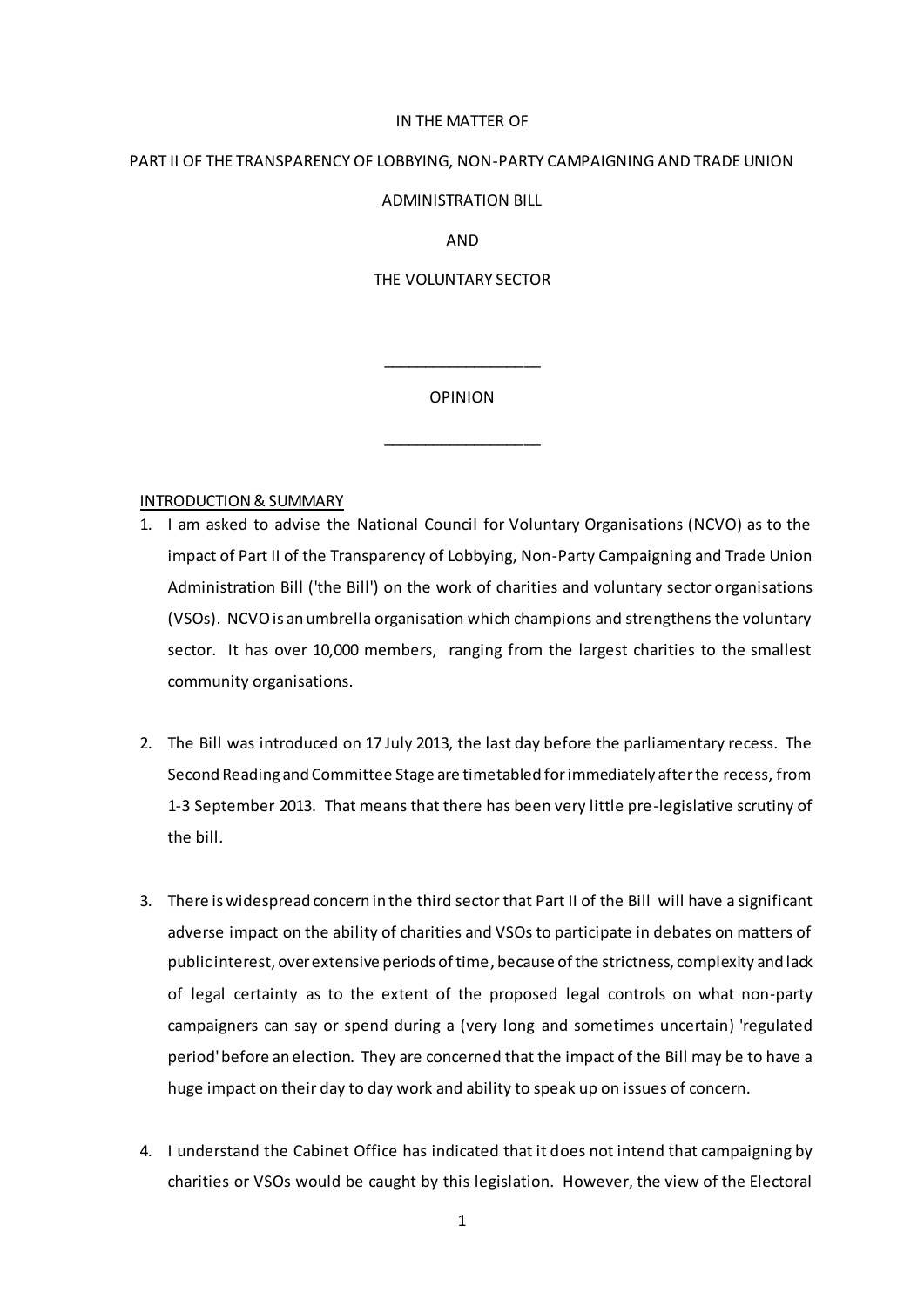Commission, the majority of charities, and my instructing solicitors (who are specialists in this field), is that many charities and VSOs do fall within the definition of a 'third party' for the purposes of election law, and will be caught by the provisions of the Bill.

- 5. In my view, for reasons which I set out below, NCVO is right in its perception that the provisions in Part II of the Bill are likely to affect the activities of many of their members, and to impose substantial new regulatory hurdles in relation to what they can say and restrictions on their ability to comment on matters of public interest for very substantial periods of time. The lack of clarity as to the extent of the controls, coupled with the criminal sanctions for non-compliance with them, mean that the provisions of Part II of the Bill are likely to have a chilling effect on the expression of views on matters of public interest by third sector organisations.
- 6. The application of Article 10 of the European Convention on Human Rights (ECHR) to speech during an election is a difficult area, and is made no more certain by the recent decision of the Grand Chamber in *Animal Defenders International v United Kingdom* App 488776/08, 22 April 2013. In my view, there is a good argument that the provisions of the Political Parties, Elections and Referendums Act 2000 (PPERA) as amended by the Part II of the Bill in its present form would go so wide and be so uncertain as to the extent of their restrictions on political/policy expression, over so long and so uncertain a period, as to be more than is 'necessary in a democratic society' and so to violate the provisions of Article 10.

## THE EXISTING POSITION: CHARITY LAW

- 7. Some but not all members of NCVO are charities. It is of course inherent in the definition of a charity (now set out in the Charities Act 2006) that the organisation must be established for charitable purposes only, and be for the benefit of the whole or a section of the public.
- 8. An organisation will not be charitable if its purposes are political (in the sense of advocating a particular party or change in the law). However, as the Charity Commission guidance CC9 explains, provided it guards its independence from political parties, a charity can undertake political campaigning or political activity in the context of supporting delivery of its charitable purposes. This can include campaigns for changes to law or policy where such change would support the charity's purposes. Although such campaigning cannot be the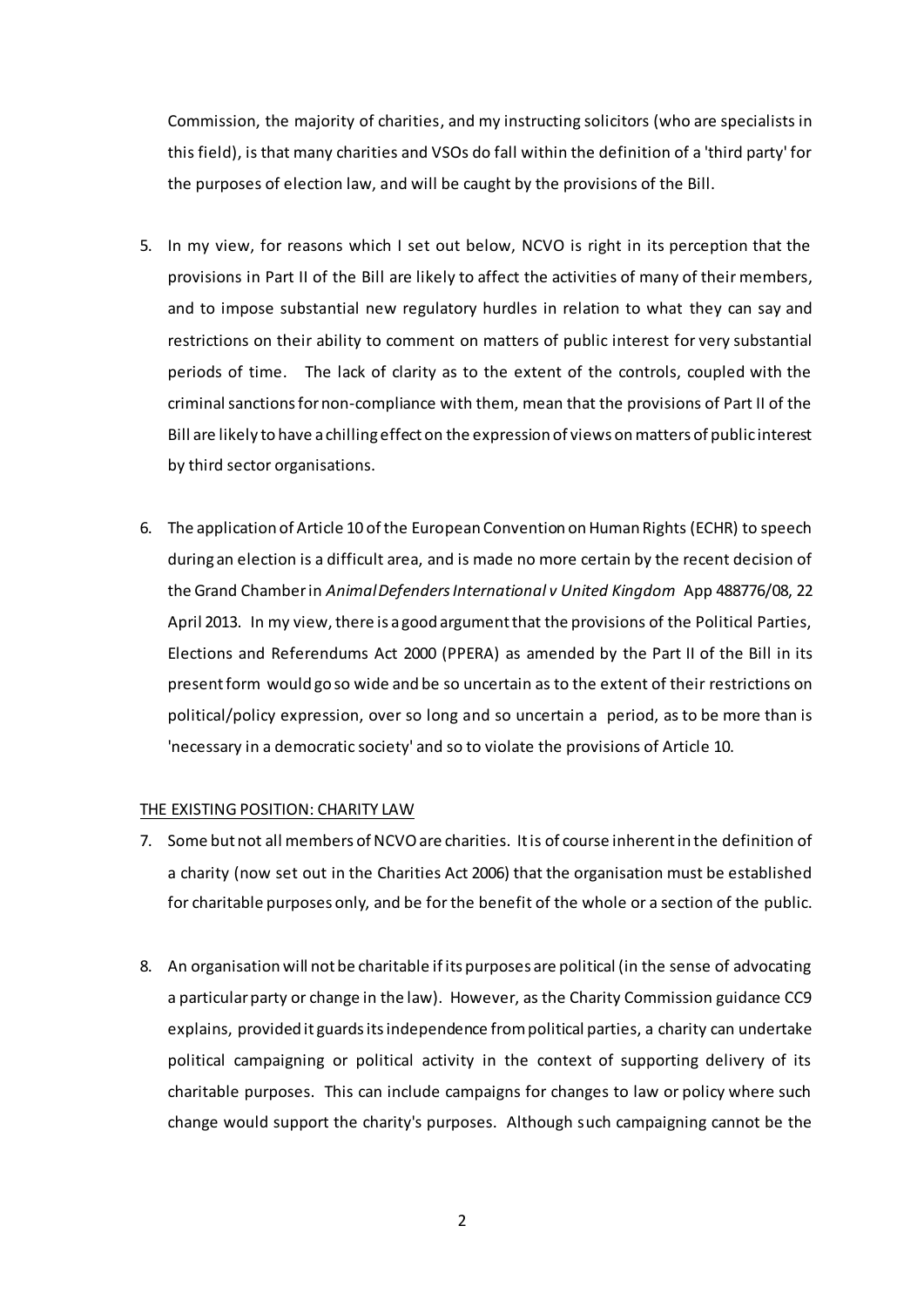continuing and sole activity of the charity, it can be the only or main activity for a period of time, provided it always remains in pursuit of the charitable purposes.

## THE EXISTING POSITION: ELECTION LAW

- 9. There are already controls in election law on what a 'third party' can spend during an election period on certain items of 'controlled expenditure'. Most political expenditure is governed by Part VI PPERA, as amended on a number of occasions, most recently by the Political Parties and Elections Act 2009 ('the 2009 Act'). The amendments introduced by the 2009 Act took effect with effect from 1 December 2010, and therefore have not yet been applied to expenditure at a general election.
- 10. It is this system of control which it intended be amended and expanded by Part II of the Bill. In order to contextualise the extent and impact of the proposed changes, the existing law is to set out below in some detail.

## *Local systems of control*

11. Before considering PPERA, it should be noted that separate controls - derived from nineteenth century election law - apply to constituency-based expenditure, and these are contained in s75 of the Representation of the People Act 1983 ("the RPA") (as also frequently amended). The RPA restrictions relate to expenditure on campaigning for or against a candidate in a constituency. They are not intended to overlap with limits on national expenditure (see s8(1)(b)(ii) PPERA), and are not considered further in this opinion.

## *Controls on issue-based national campaigning during an election period*

12. Expenditure on issue-based national political campaigning is regulated by Part VI of PPERA. This part of PPERA governs "controlled expenditure" by a "third party" on "election material" during a "relevant period". These controls apply in addition to the controls which apply to expenditure of or donations to a registered political party or its candidates.

# *Definition of a third party*

13. A "third party" is defined in s85(8) PPERA as any person or body other than a registered party which undertakes "controlled expenditure", but not in connection with the party itself or its own candidates.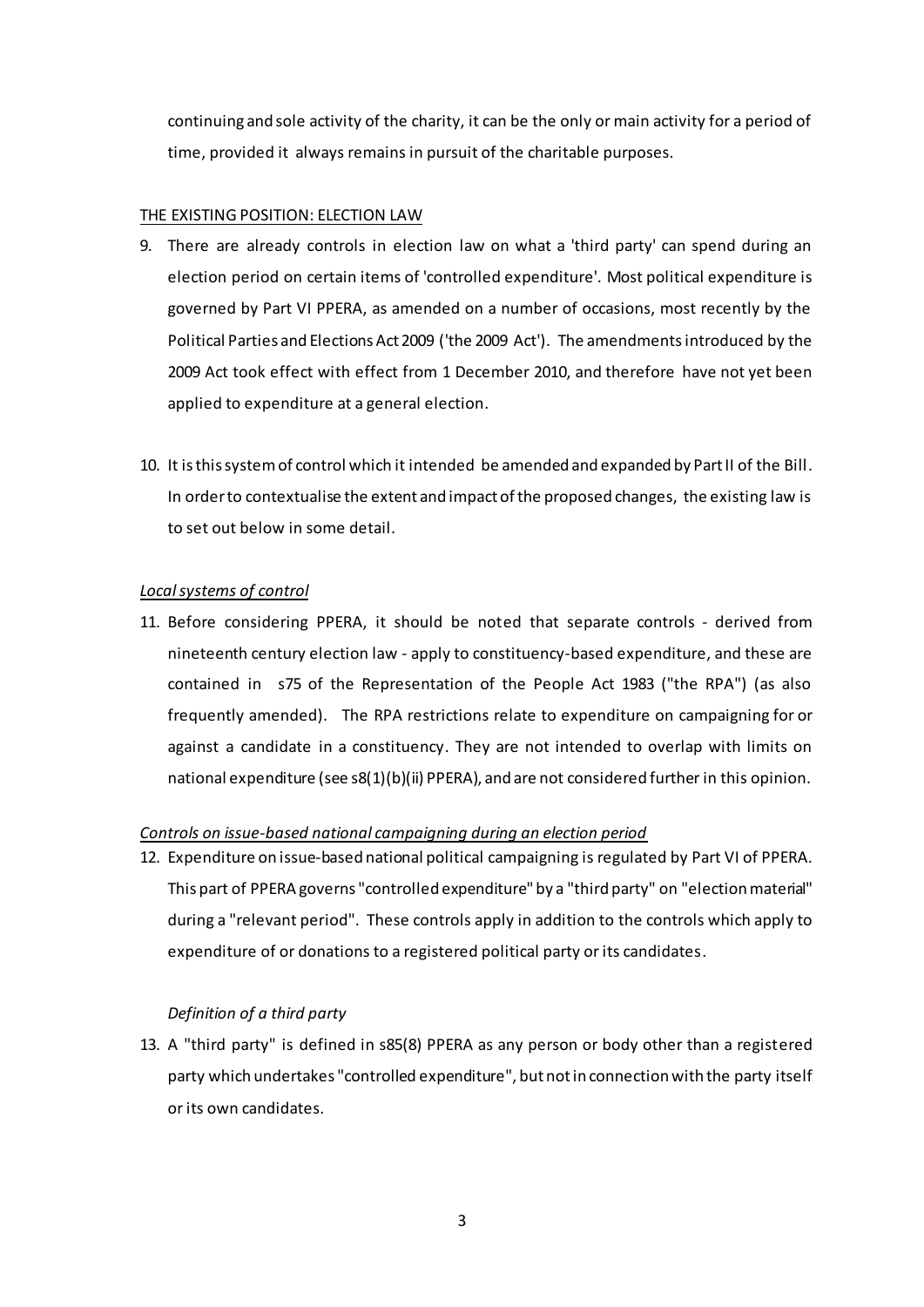- 14. There are legal restrictions on the types of individuals or organisations which may register with the Electoral Commission as a third party, set out in s88(2) PPERA. Many charities and VSOs fall within the category of bodies eligible to register as a 'recognised third party'. In essence, these are UK based legal entities, including UK-based registered electors, companies, LLPs, friendly industrial provident or building societies or unincorporated associations.
- 15. Non-UK based persons or bodies are not eligible to register as recognised third parties. A person or body not eligible to register as a recognised third party, or a person or body who has not in fact so registered is not permitted to spend more than £10,000 in England, or £5000 in Scotland, Wales or Northern Ireland on 'controlled expenditure' during a regulated period and commits an offence if it does so (see s94(3)-(5) PPERA).

### *Controlled expenditure*

- 16. "Controlled expenditure" by a third party means expenses incurred by or on behalf of the third party in connection with the production or publication of el ection material made available to the public at large or any section of the public (in whatever form and by whatever means) during a "relevant period" (sections 85(2) and 87 PPERA).
- 17. "Controlled expenditure" excludes expenditure on those matters set out in s87 PPERA (principally, so far as is material, publications which are not advertisements in newspapers) but includes "notional controlled expenditure" as defined in s86 PPERA. The effect of s86 PPERA is that benefits or services in kind provided for free or at an undervalue are included at their full market value.

#### *Election material*

18. Section 85(3) PPERA defines election material as:

"material which can reasonably be regarded as intended to

- (a) promote or procure electoral success at any relevant election for -
- (i) one or more particular registered parties,

(ii) one or more registered parties who advocate (or do not advocate) particular policies or who otherwise fall within a particular category of such parties or (iii) candidates who hold (or do not hold) particular opinions or who advocate (or do not advocate) particular policies or who otherwise fall within a particular category of candidates, or

(b) otherwise enhance the standing

(i) of any such party or parties, or

(ii) of any such candidates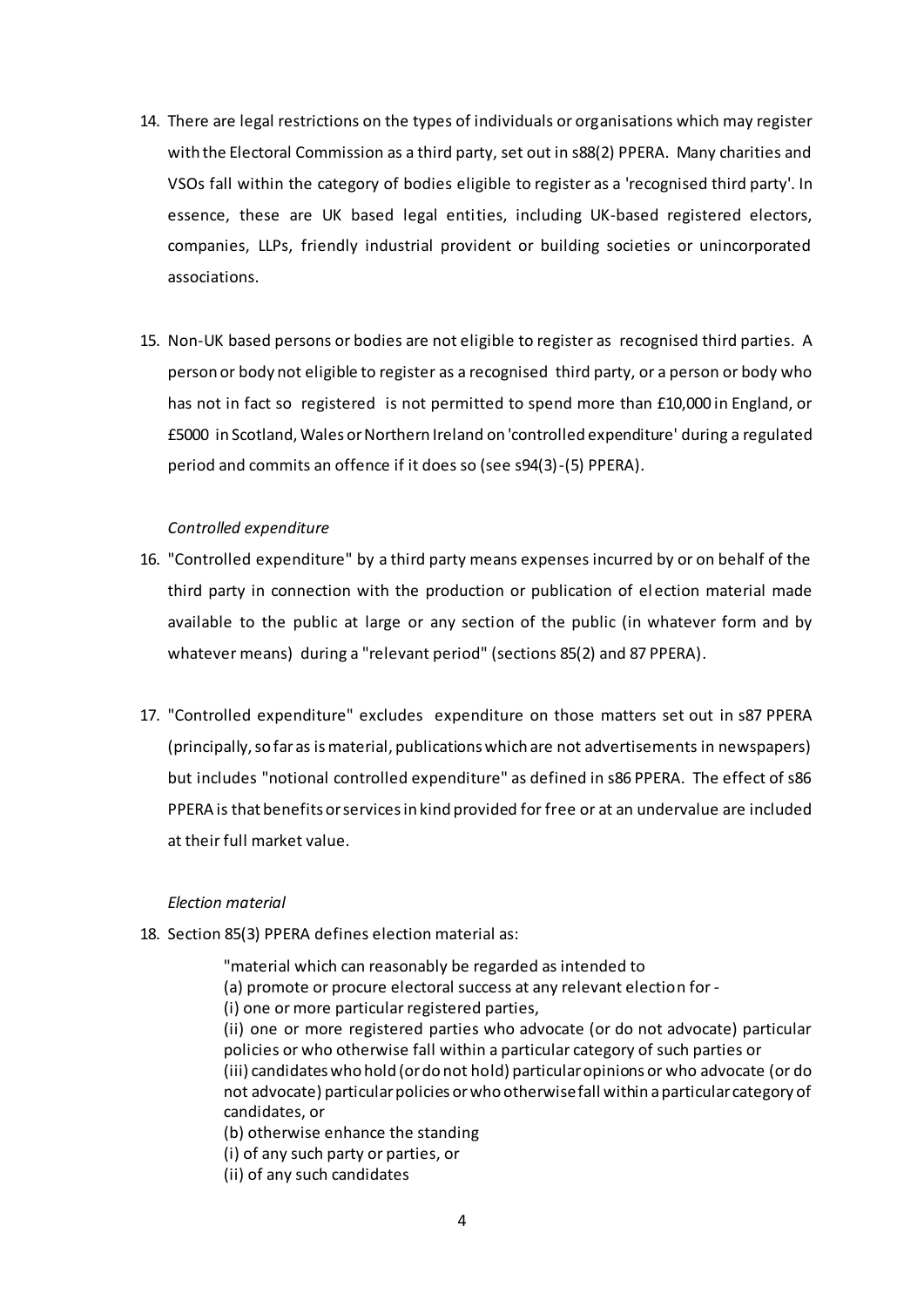with the electorate in connection with future relevant elections (whether imminent or otherwise);

and any such material is election material even though it can reasonably be regarded as intended to achieve any other purpose as well."

Section 85(4) further defines what this means, including that promoting the prospects of one party or candidate can include prejudicing the prospects of others by prejudicing their standing with the electorate. It also states that it is immaterial that election material does not expressly mention the name of any party or candidate.

# 19. The following are significant matters to note about this definition:

(a) It applies to all material which can 'reasonably be regarded as intended to' promote or prejudice a particular party's prospects at an election - subjective actual intention is not the only aspect of the definition;

(b) it applies even to material which can reasonably be regarded as intended to achieve any other purpose as well;

(c) It applies to material which can reasonably be regarded as intended to affect the electoral prospects of candidates by reference to whether or not they advocate particular policy positions, not just by reference to their membership of a particular party or parties; (d) It applies even to material which does not expressly mention the name of any party or candidate.

# *"Relevant periods"*

 $\overline{a}$ 

- 20. Limits are imposed on controlled expenditure incurred by or on behalf of recognised third parties in England, Scotland, Wales or Northern Ireland during the "rele vant periods" specified in Schedule 10 PPERA (s94(1) PPERA).
- 21. The definition of 'relevant period' is not straightforward, and it may not always be possible to predict whether a 'relevant period' has started in advance, before it has begun.
- 22. So far as general elections are concerned, the relevant periods are specified by paragraph 3 of Schedule 10 PPERA $^1$ . Thus the "relevant period" of limitation is 365 days ending with the date of the poll for the relevant election, unless the election in question fol lows another parliamentary general election held less than 365 days previously, in which case the

 $^{\rm 1}$  The relevant period is defined in relation to other elections by Part II of Schedule 10 PPERA.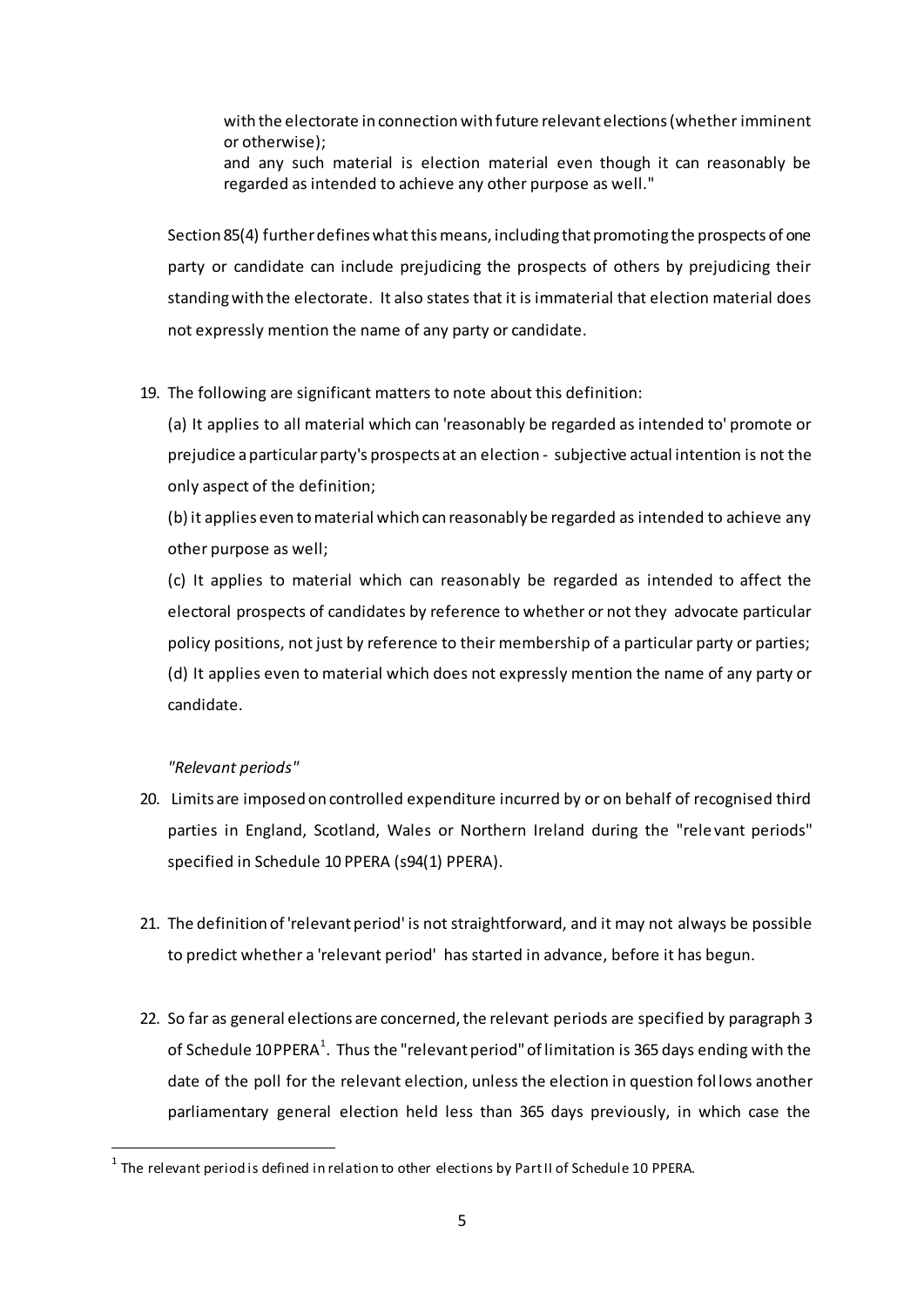"relevant period" is the period starting on the day after the date of poll for the earlier election and ending with the date of poll for the election in question.

- 23. Given that the current law is that parliaments should be of a fixed term, a third party might be thought to know when a poll would be. However, that is not always the case. A poll might be held earlier if a government broke down. (For example, a second parliamentary general election could only be held within 365 days of a previous one if a government had broken down). However, a third party body could not know that this would happen in advance. Consequently, it could never say for certain that expenditure would not fall within a "relevant period" until the end of that period. That means that all expenditure on 'speech activity' could potentially fall within a relevant period.
- 24. During the relevant period, the usual limit of controlled expenditure which a recognised third party can incur is £793,000 in relation to England, £108,000 in relation to Scotland; £60,000 in relation to Wales and £27,000 in relation to Northern Ireland (para 3 Schedule 10  $PPERA)^2$ .
- 25. However, special limits apply if another election or elections (such as European Parliamentary elections, or elections to the devolved legislatures) is/are held during the period when a parliamentary general election is "pending". A parliamentary election is pending during the period beginning with the date on which Parliament is dissolved by section 3(1) of the Fixed-term Parliaments Act 2011 and ending with the date of the poll for that election. In cases of such combined elections, the "limits applying in special circumstances" specified in Part III of Schedule 10 PPERA apply. (These "combination provisions" are very complicated, and vary depending upon the combination of elections

 $\overline{a}$ 

 $^2$  In UK-wide campaigning, third parties are required to divide expenditure which relates equally to all parts of the UK fairly as between the different nations of the UK. For example, there are 650 Parliamentary seats in the UK, 533 of which are in England; 59 in Scotland; 40 in Wales and 18 in Northern Ireland. If £130,000 was spent on campaigning at an election, this would amount to £200 per constituency, a nd would need to be attributed

<sup>£106,600</sup> to England (£200 x 533)

<sup>£11,800</sup> to Scotland (£200 x 59)

<sup>£8,000</sup> to Wales (£200 x 40) and

<sup>£3,600</sup> to Northern Ireland (£200 x 18)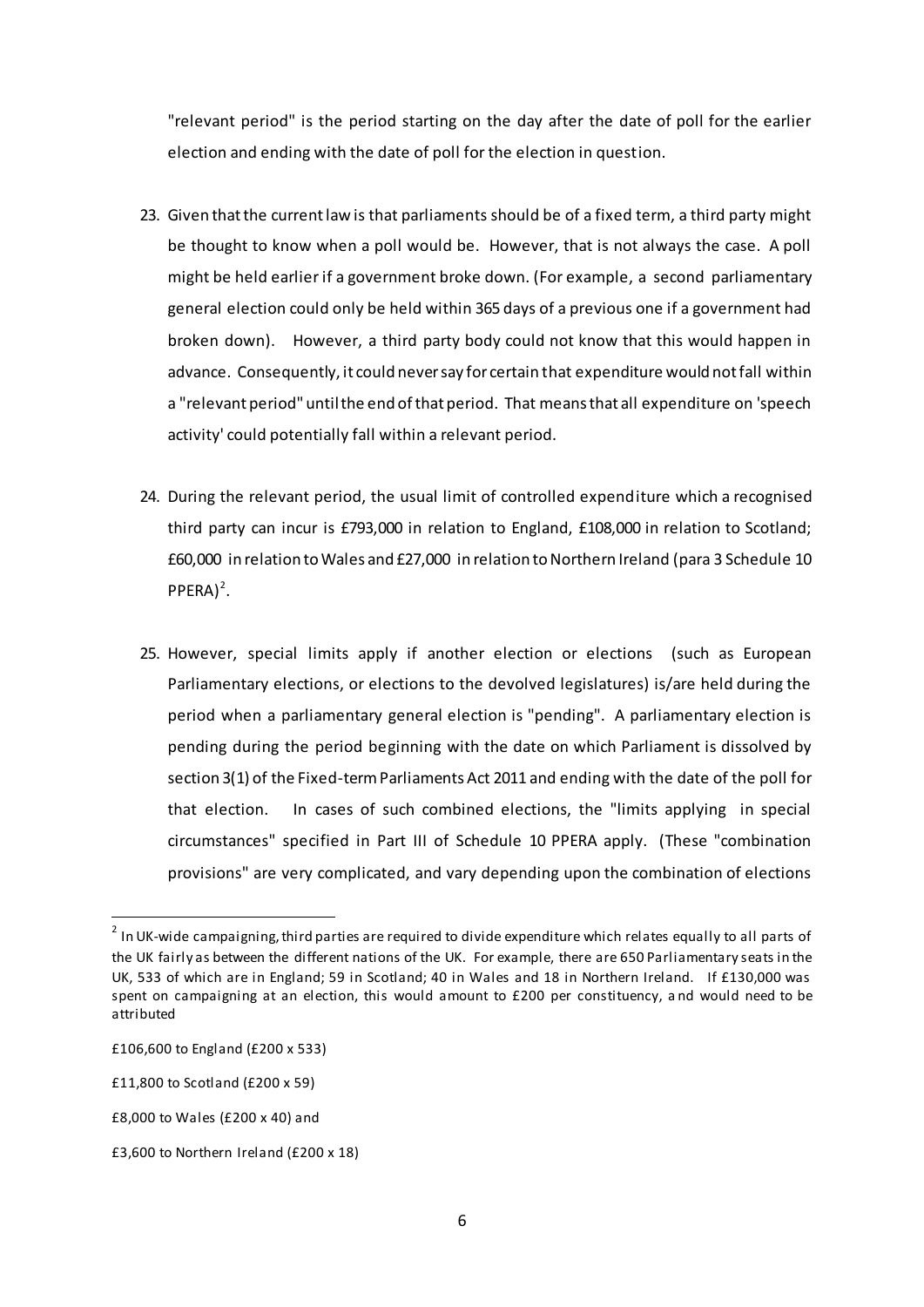which occurs, and the relevant dates of each. Advice on the applicable limits in relation to any particular election or combination of elections would need to be sought in relation to any particular combination which could occur).

#### *Requirement to register with the Electoral Commission*

- 26. Any third party which plans to spend more than £10,000 in England or £5,000 (each) on election materials in any of Scotland, Wales or Northern Ireland during the regulated period for a relevant election is required to notify the Electoral Commission in a form which complies with s88(3) PPERA (see s88(1) PPERA). It must renotify the Commission of its continued registration no more than 15 months thereafter to maintain the registration (s88(4) PPERA). It is perhaps important to note that such a third party does *not* have to tell the Electoral Commission where it will campaign or the subject matter of the campaign.
- 27. As noted above, any third party which spends more than these sums without registering as a recognised third party with the Electoral Commission will commit an offence under s94(5) PPERA. (If the third party is not an individual, then any person who authorised the expenditure to be incurred by or on behalf of the third party is also guilty of an offence if he knew or ought reasonably to have known that the expenditure would be incurred in excess of that limit).

### *Election returns*

- 28. After a regulated election, each recognised third party must submit a spending return to the Electoral Commission, which reviews the returns and makes a summary of third party expenditure available on a "Register of Third Party Spending". Thus, at least a summary of such expenditure will be open to public scrutiny after the election. A recognised third party's return must be made within three months of the election for spending of up to £250,000 and within six months of the election for spending over £250,000 (s96 and 98 PPERA). Returns of spending over £250,000 must be audited by an independent auditor (s97 PPERA) and accompanied by a declaration by a responsible person that the return is complete and correct to the best of his or her knowledge information and belief.
- 29. A person commits an offence if he knowingly or recklessly makes a false return under s99 PPERA or the return does not comply with s99(1) at a time when he is the responsible person in the case of a recognised third party to which the return relates.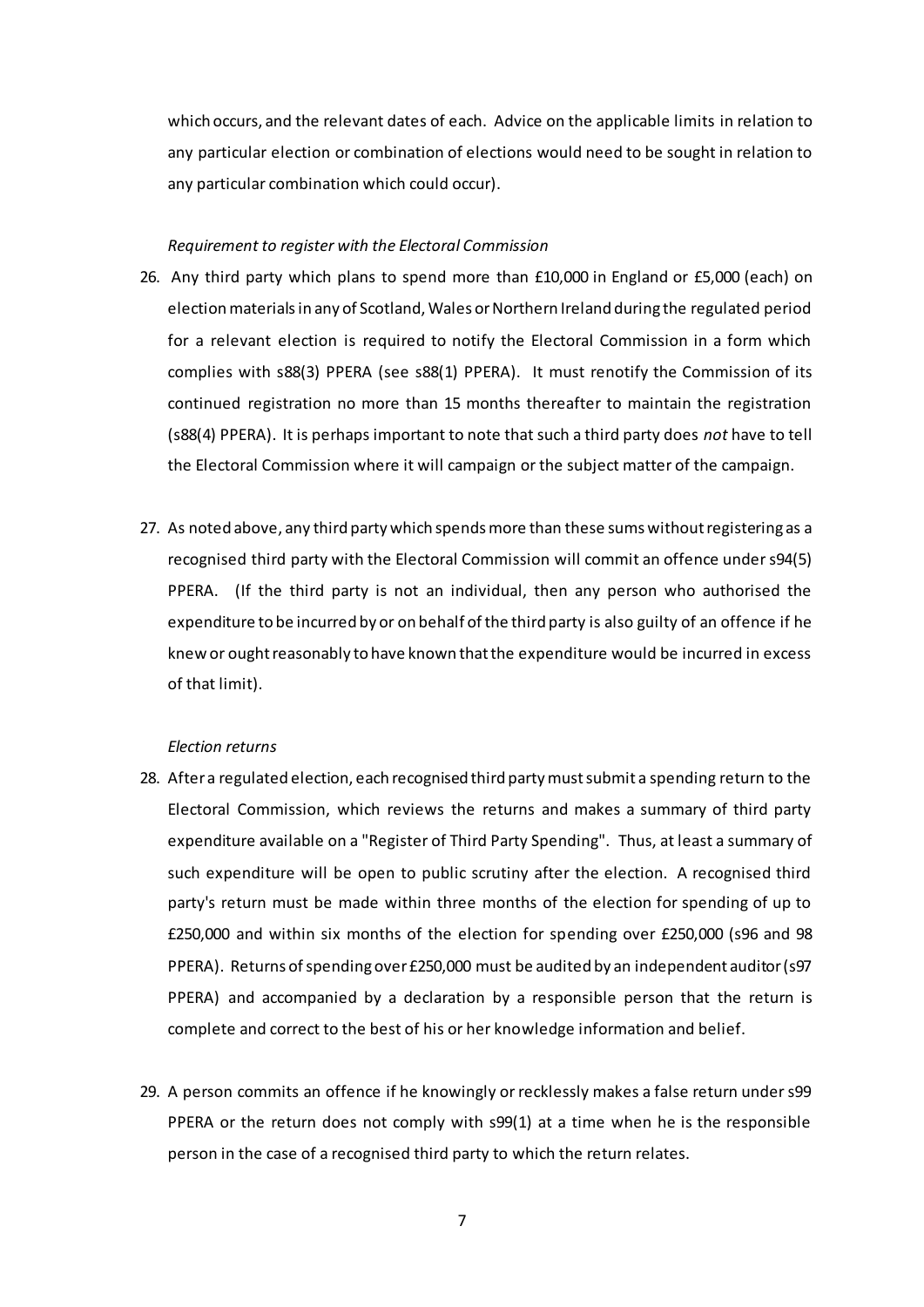## *Permitted donors*

- 30. There are also limits on the types of donations which a recognised third party can accept for its controlled spending, set out in section 95 and Schedule 11 PPERA. These rules are in material respects identical to those for registered political parties. Unlike in relation to political parties, however, loans to registered third parties are not regulated.
- 31. As well as setting out the total amount of expenditure by a registered third party, the returns which the responsible person must make under s96 PPERA must also state that all relevant donations recorded in the return as having been accepted by the third party are from permissible donors and that no other relevant donations have been accepted by the third party in respect of the relevant election or elections which took place during the regulated period (s99(3) PPERA).
- 32. Offences under PPERA may be the subject of criminal charges. By virtue of Schedule 19C PPERA<sup>3</sup>, the Electoral Commission may also impose civil penalties in the form of fines in relation to such offences.
- 33. It is this system of control which is to be re-amended by Part II of the Bill.

# THE EFFECT OF PART II OF THE BILL

## *Overview*

 $\overline{a}$ 

- 34. The object of Part II of the Bill is to tighten and expand the extent of controls on expenditure by third parties during the 'relevant period' before an election.
- 35. The definition of 'third party' contained in s85(8) PPERA is not amended by the Bill. Thus, any body, including a charity or VSO, which fell within that definition before the Bill will continue to do so if the Bill comes into force.
- 36. However, it is proposed that (i) the circumstances in which a third party will have to apply for 'recognition' and to register its expenditure on persuasive material with the Electoral Commission; (ii) the nature of activity in relation to which such registration of expenditure can be required and (iii) the extent of the reporting requirements under PPERA will all be

 $3$  inserted by s3(2) and Schedule 2 of the Political Parties and Elections Act 2009 and the Political Parties, Elections and Referendums (Civil Sanctions) Order 2010 (SI 2010/2860) made under it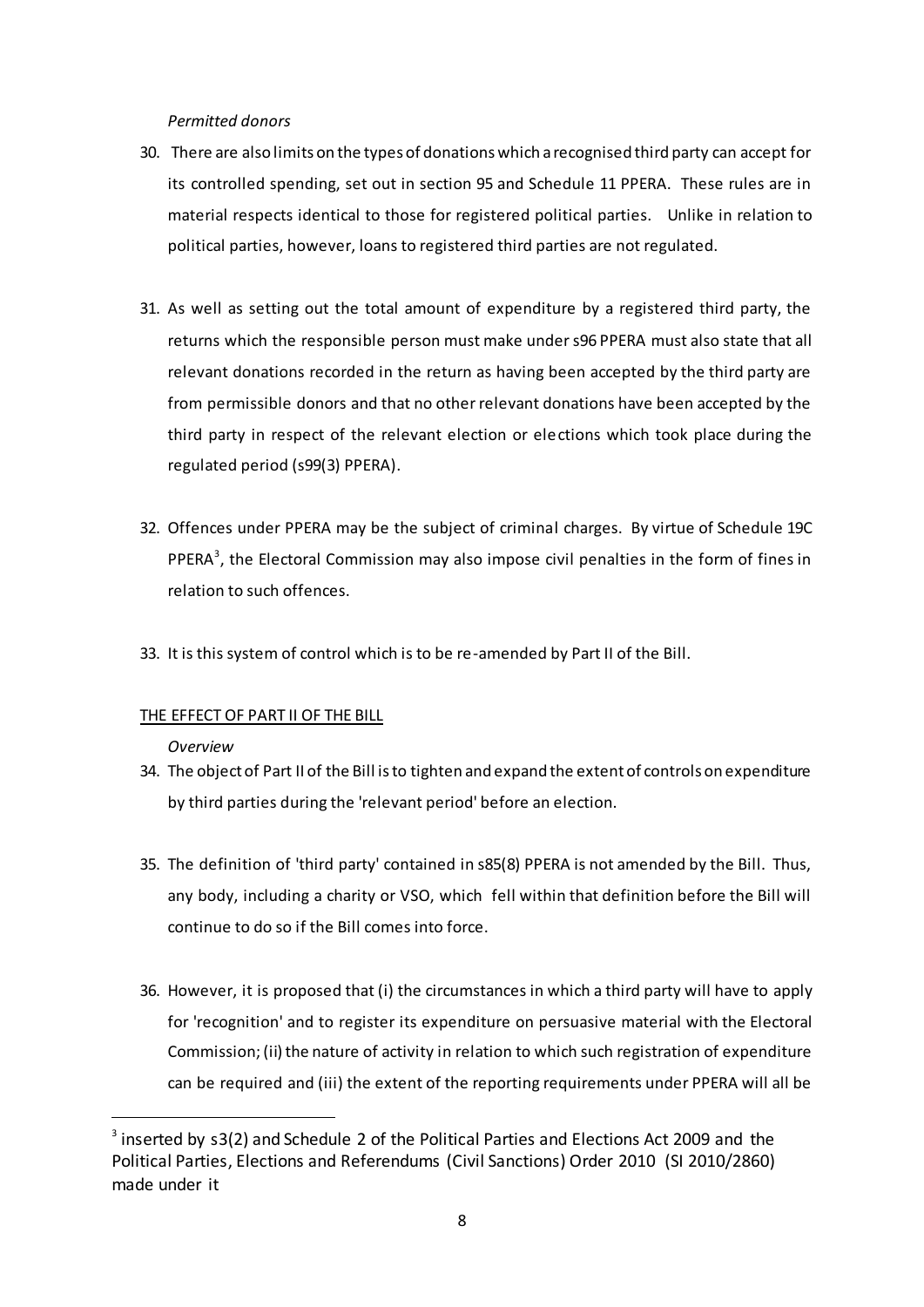extensively expanded by the Bill, whereas the expenditure limits below which the requirement to register with the Commission as a 'recognised third party' and make returns will be markedly reduced.

### *Expanded definition of "controlled expenditure"*

- 37. Firstly, it is proposed that the already broad definition of 'controlled expenditure' on election materials (currently set out in s85(2)-(4) PPERA) be substantially expanded.
- 38. The expansion affects both the range of activities covered, and the purposes in relation to which expenditure is controlled. Instead of the present definition of 'controlled expenditure' in s85(2) PPERA (discussed in paragraphs 16-19 above), it is now proposed that controlled expenditure include any expenditure which
	- (a) falls within Part 1 of a proposed new Schedule 8A PPERA and
	- (b) is incurred for "election purposes" as defined by the Bill.

*Expansion in activities in relation to which expenditure 'qualifies' as election expenditure*

- 39. The proposed terms of Schedule 8A PPERA are set out in Schedule 3 to the Bill. It is intended that the range of speech/policy activities in relation to which expenditure may now potentially be controlled be significantly expanded, by reference to a list of matters to be set out in Part 1 of Schedule 8A, in relation to which all expenses (direct and indirect) are 'expenses qualifying for election purposes'.
- 40. In relation to any such activities, matters amounting to 'expenditure' are extensively and expansively defined. All expenses including staff costs and costs of production are 'qualifying', and since one cannot be sure in advance when a 'relevant period' under Schedule 10 PPERA runs from, thisis likely to mean that any staff time associated with any of the activities set out in Part 1 of Schedule 8A PPERA will have to be apportioned and accounted for. Moreover, since donations in kind must be included, it is possible that even expenditure of volunteer time on such matters would have to be quantified and included.
- 41. If the Bill is passed in its present form, the list of activities in relation to which expenditure is controlled would no longer be limited, as in the present s85(2) PPERA, to "election material made available to the public or a section of the public". Instead, expenditure would be 'controlled' in relation to the very extensive list of matters set out in part 1 of proposed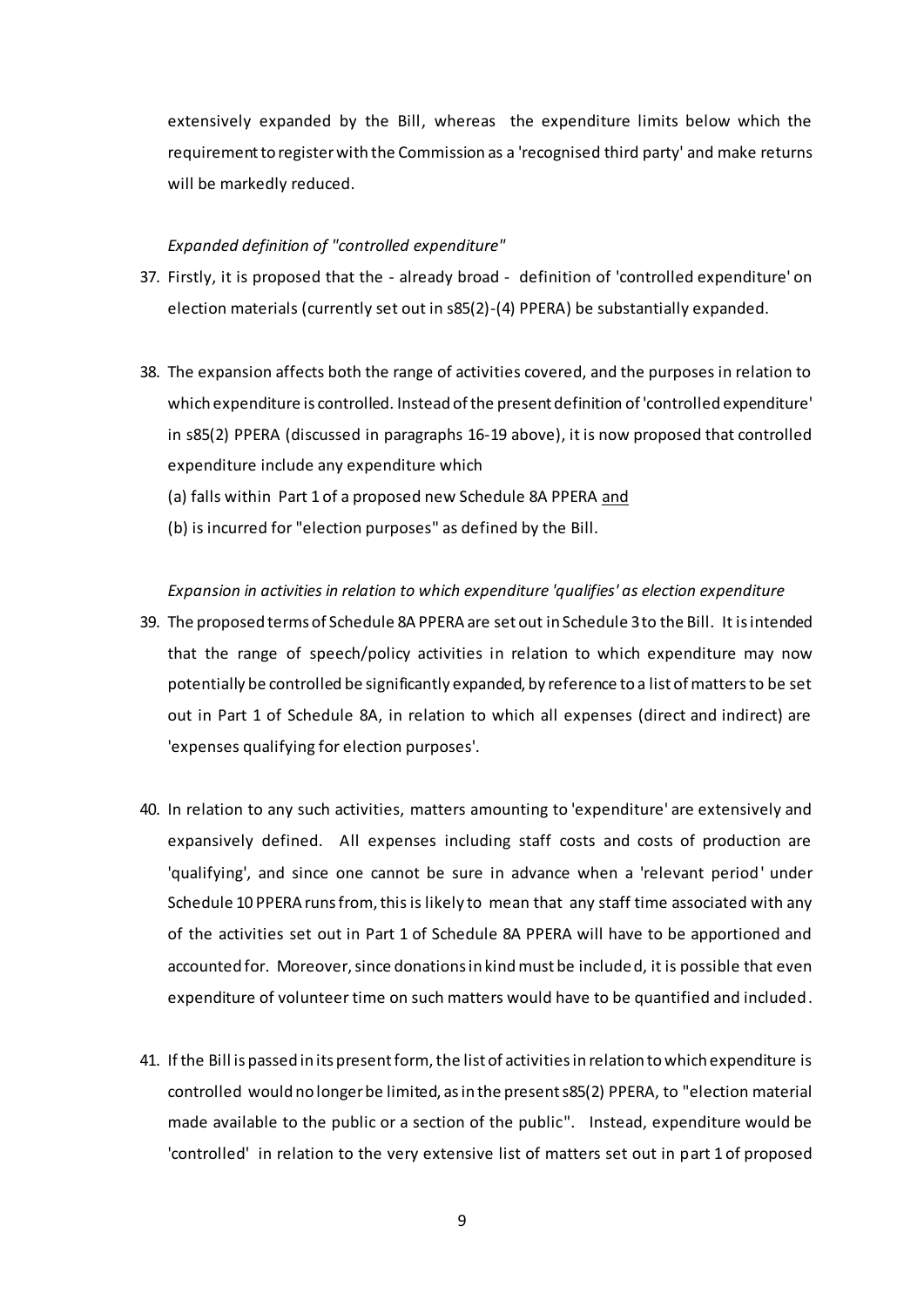Schedule 8A PPERA ('expenses qualifying for election purposes') if the expenditure was also incurred during a relevant period for 'election purposes'.

42. In summary, the list of matters where associated expenses in cash or time 'qualify' would include

- advertising *of any nature* (whatever the medium used) and include all expenses in respect of such advertising and disseminating of it, including "anything incorporating such advertising and intended to be distributed for the purpose of disseminating it";

- unsolicited material addressed to electors (whether or not by name);

- any manifesto or other document setting out the policies (or the third party's view on the policies) of one or more registered parties or any category of registered parties or candidates;

- market research or canvassing conducted for the purpose of ascertaining polling intentions;

- the provision of any services or facilities in connection with press conferences or other dealings with the media;

- transport (by any means) of people with a view to obtaining publicity in connection with an election campaign;

- rallies and other events including public meetings organised so as to obtain publicity or for other purposes connected with an election campaign.

- 43. In summary, almost any expenditure in cash or time on speech or advocacy material is *capable* of 'qualifying' as expenditure for election purposes, subject to two exceptions, the ambit of which is unclear.
- 44. Paragraph 2 Schedule 8A contains the two exclusions from matters capable of falling with the definition of controlled expenditure. First, by virtue of para 2(1)(a) and 2(2), newsletters or similar publications are excluded if they are issued by or on behalf of the third party with a view to giving electors information about the opinions or activities of, or other personal information relating to, their elected representatives or other existing or prospective candidates (except in relation to Members of the European Parliament or existing or prospective candidates for such an election within the four months leading up to the election to the European Parliament).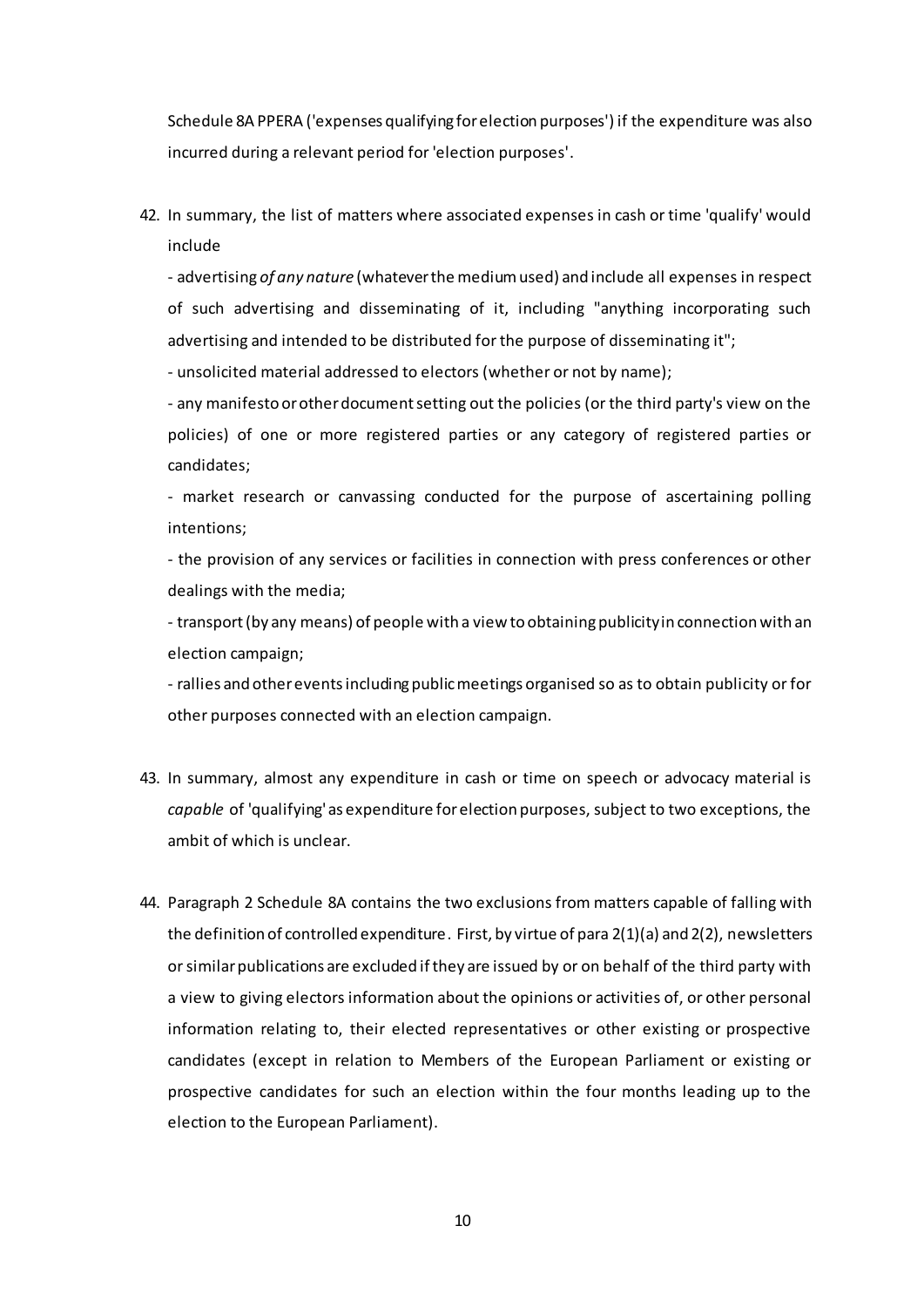- 45. However, the scope of this exception is uncertain. It is difficult to see when a document would amount to a 'newsletter' giving 'information', and when it would amount to 'advertising of any nature' or a 'manifesto setting out the policies of parties or candidates'.
- 46. Expenditure on unsolicited material that is about the third party's activities or objectives and addressed to its relevant supporters is also excluded from potentially relevant expenditure (para 2(1)(b)). "Relevant supporters" are defined as donors by standing order or direct debit, subscribers, or active participants (para 2(3)).

## *What is to be meant by 'for election purposes'*

- 47. The second proposed expansion of matters in relation to which expenditure is controlled by the Electoral Commission is in a broad definition of what is meant by "election purposes". Under PPERA as it presently stands, expenditure is only "controlled" in relation to "election material". In the existing definition in s85(3)-(4) PPERA "election material" (see paras 18 & 19 above), this is defined (in summary) as *material which could reasonably be regarded as having the intention of affecting the prospects* of success of a party or parties or candidate or candidates (or those who advocate or do not advocate particular policies) during an election campaign.
- 48. "For election purposes" is to be defined as meaning *for the purpose of or in connection with*  affecting the prospects of parties or candidates (which continue to be defined as in the present section 85(3)) (see clause 26(3) of the Bill). It is an oddity that the amendments to PPERA proposed by the Bill also include a new definition of an 'election campaign' by a third party to be included as s85(2A) PPERA, defined as meaning 'a campaign conducted for election purposes'. However the system of control of expenditure is not by reference to expenditure on a 'campaign' but expenditure for 'election purposes'.
- 49. The proposed definition of that which is 'for election purposes' appears to be broader than the previous definition of election material by reference to apparent intention: something which is 'in connection with' affecting (the prospects of candidates at an election) is at least arguably wider than that which is 'reasonably regarded as intended' to do so.
- 50. For example, a charity which continues to advocate a particular long-standing policy at election time may not be 'reasonably regarded as intending' to promote the prospects of a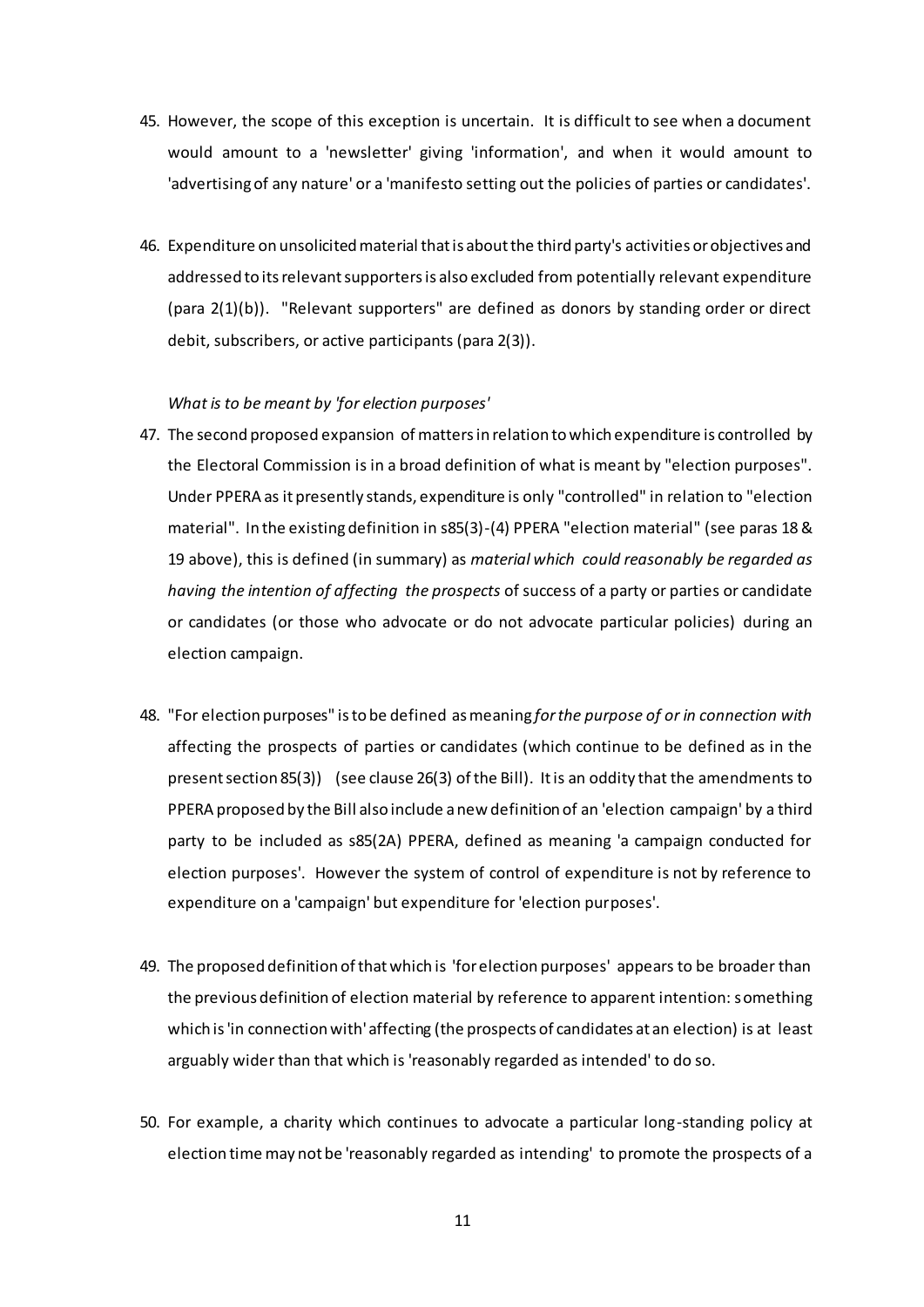party or candidates who also advocate that policy. Nonetheless, if the charity issues materials which advocate that policy during the relevant period (the existence of which may not be known until it has begun), that could reasonably be regarded as something done 'in connection with' affecting the prospects of a party or candidate which also advocates that policy during the election campaign.

- 51. However, it is not clear that 'in connection with' (affecting prospects at an election) is broader than 'that which is reasonably regarded as intended' (to have that effect). The real vice of the new definition is the lack of clarity, and the consequent lack of certainty as to when expenditure (of time and/or money) ought to have been included as 'for electoral purposes', and consequently quantified and accounted for to the Electoral Commission, on pain of criminal penalty.
- 52. It is proposed by clause 26(6) of the Bill that it would thereafter be a defence for a person charged with an offence of incurring unauthorised controlled expenditure under s85(2) PPERA as amended to show that he had complied with any code of practice issued by the Electoral Commission under paragraph 3 of Schedule 8A of PPERA, but no draft Code has been published in connection with the Bill.

#### *Reduction in "controlled expenditure" limits before registration required*

- 53. Whilst the matters falling within the definition of 'controlled expenditure' have been expanded, the financial limits above which a third party campaigner must register with the Electoral Commission, and the amounts which an organisation or consortium of organisations can spend have been substantially reduced.
- 54. At present, third parties have to register as a 'recognised third party' if they propose to spend above £10,000 in England, or £5,000 in all or any of Scotland, Wales or Northern Ireland in the relevant period before a general election. Under the terms of clause 27(1) of the Bill, it will be an offence for a body not registered as a recognised third party to spend more than £5,000 in England, or £2,000 in Scotland, Wales and Northern Ireland without registering, and an offence for any third party to fail to make a return in relation to any such expenditure.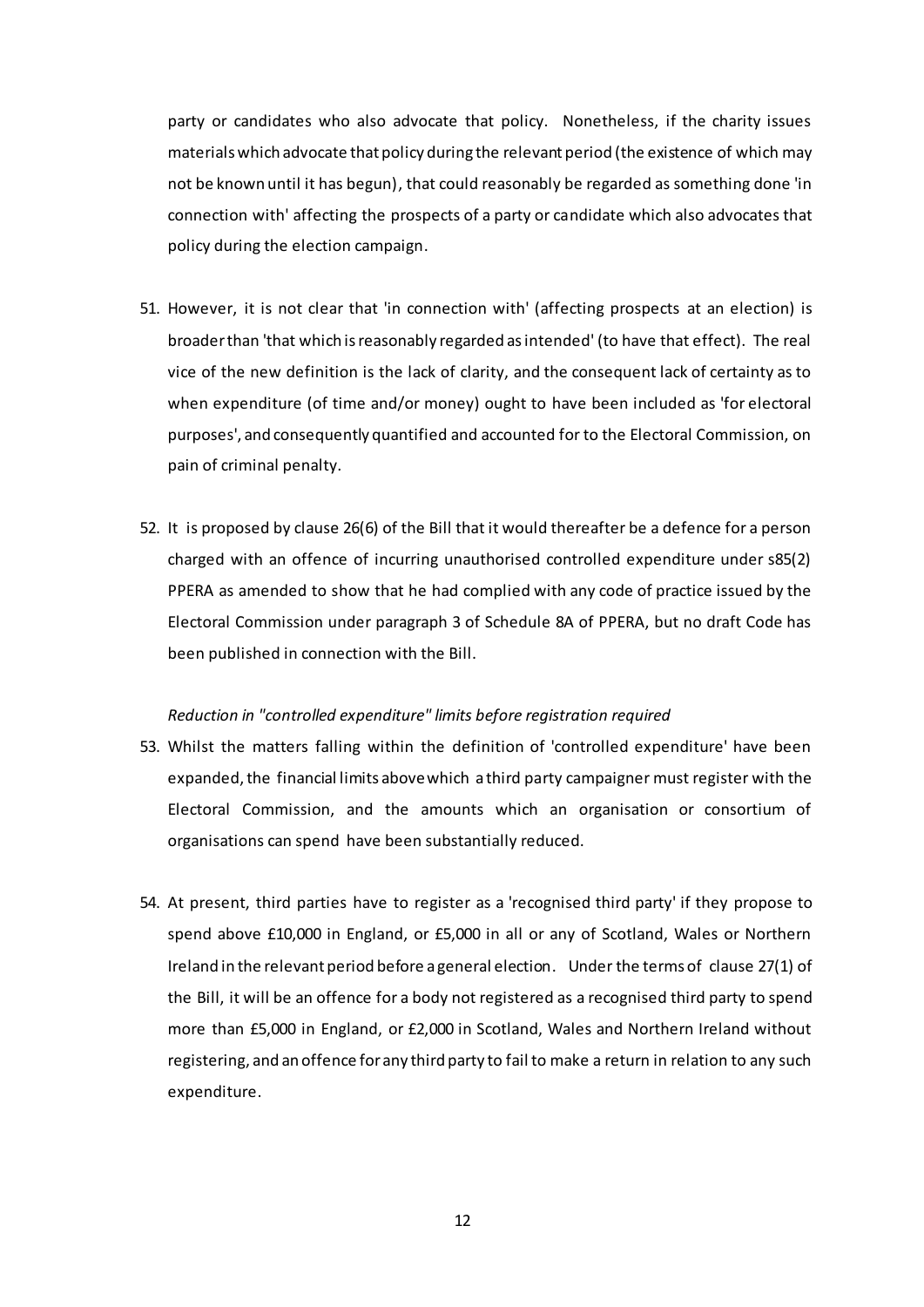- 55. The Bill also proposes to limit the overall amount a non-party can spend on election material in the regulated period (which continues to be defined in Schedule 10 PPERA). For a general election campaign, the limit is reduced from £988,500 across the United Kingdom to £390,000. Clause 28 of the Bill proposes that constituency limits on expenditure also be introduced (in addition to those in s75ff RPA) though however it is divided, all election campaign expenditure must fall within the £390,000.
- 56. Clause 29 of the Bill contains provisions limiting controlled expenditure targeted at a particular registered political party by non-party campaigners. (This focuses on expenditure intended to benefit a particular party or any of its candidates and not intended to benefit any other registered party or any of its candidates, and will not affect charities which are, by definition, non-party political).

## *Increased regulatory burden for registered 'recognised third parties'.*

- 57. Finally, clauses 31 and 33 and Schedule 4 of the Bill propose significantly increased regulation of the requirements for reporting by recognised third parties, including reporting of "reportable donations" (as defined in Schedule 11 PPERA and as proposed to be defined in proposed s95A(5) PPERA).
- 58. These include quarterly reports of donations above a certain size to recognised third parties in relation to controlled expenditure, and more frequent weekly reports during regulated periods (which are - as noted above - very long, uncertain in ambit, and can be up to a year in duration).
- 59. The reporting requirements are onerous, and include statements of the nature and value of gifts in kind. It is arguable that a substantial gift of time by a volunteer in relation to a qualifying activity under Part 1 of Schedule 8A PPERA would amount to a 'reportable donation', and therefore fall to be quantified and reported. Sanctions for non-compliance with reporting requirements can be criminal penalties, civil liability imposed by the Electoral Commission or forfeiture of an amount equal to the value of a relevant donation.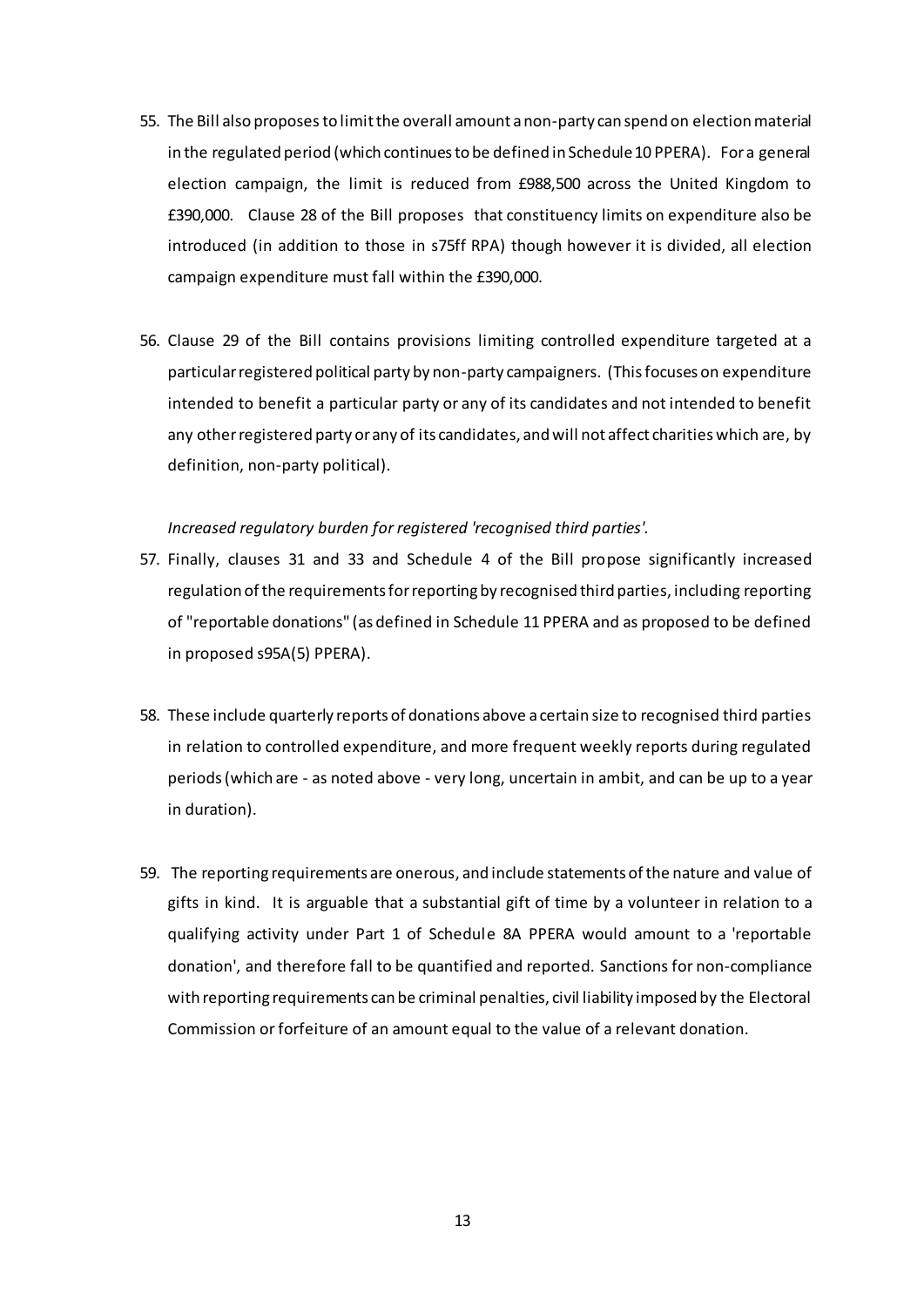#### ISSUES

*Whether the Bill will affect charities and voluntary organisations*

- 60. In my view, it is beyond doubt that PPERA does and the amendments proposed by Part II of the Bill will - affect charitable and voluntary organisations' ability to undertake political/policy lobbying and campaigning.
- 61. Nothing in the Bill amends the definition of an eligible 'third party', and many charities and VSOs will fall within that definition. Much of the activity which charities and VSOs undertake is, by its nature, policy-orientated and therefore 'political' in the widest sense. In my view, many materials produced by charities and VSOs compatibly with the guidance in the Charity Commission Guidance CCR9 are capable of falling within the definition of 'election materials' (in s85(3) PPERA as it stands), or of being for an 'election purpose' (in s85 (2A) and s85(3) PPERA as prospectively amended by clause 26 of the Bill).
- 62. For example, an anti-poverty charity which advocates continuing to spend a particular proportion of GDP on overseas aid and publishes material saying so during the relevant period could 'reasonably be regarded' as intending to promote or procure electoral success for a party or parties or candidates who advocate the same in connection with future elections, even though such material could reasonably be regarded as also intended to achieve another purpose such as maintaining a high level of public expenditure on poverty reduction abroad. Thus, expenditure on materials of this kind during the year before a general election could well fall within the definition of 'election materials' in PPERA as it stands.
- 63. Production of such material is at least as likely to be treated as 'for the purposes of *or in connection with'* promoting or procuring the success of candidates who share the charity's stance on that policy position. Thus expenditure on the wide spectrum of activities in prospective Schedule 8A to PPERA is highly likely to fall within s85 PPERA as amended too.
- 64. The proposed definition of electoral purposes is so broad that many activities which a charity or VSO might be minded to undertake in any event could fall within it if they also fall within the ambit of proposed Schedule 8A PPERA, if undertaken for 'election purposes'.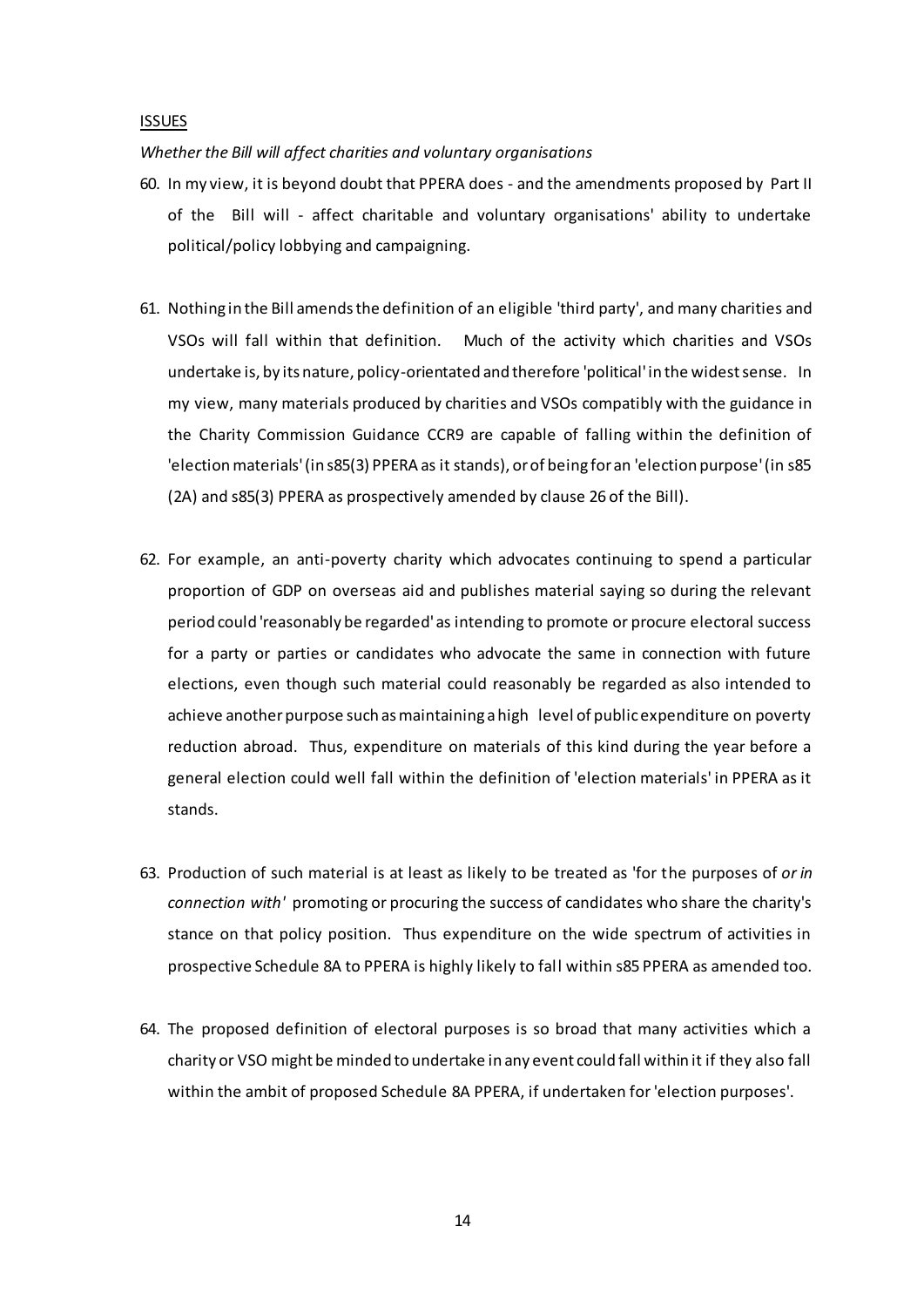- 65. The ambit of the definition of 'electoral purposes' is uncertain. The important issue is that the purpose of a publication or activity does not need to be the sole, or even the primary purpose of the publication/activity in order for it to be 'an election purpose'; and if anything, this is emphasised by the words 'in connection with' in clause 26 of the Bill.
- 66. Since the expenditure limits for compulsory registration with the Electoral Commission as a 'recognised third party' are so radically reduced, a significantly greater number of persons and organisations will now fall within the requirement to register.
- 67. It is likely that a large charity or coalition of charities could very easily bring itself within the extensive reporting regime for recognised third parties by even one 'policy drive' activity (eg organising a rally, or one big poster campaign) which could later prove to count as controlled expenditure. The effect of Part II of the Bill is therefore likely to be to impose extensive and expensive audit and recording requirements on VSOs in relation to a wide range of activities.
- 68. Further, since the 'recognised period' as defined in Schedule 10 PPERA remains a complex and uncertain one, the complex reporting requirements, together with criminal penalties for inadequate compliance are likely to deter many charities and VSOs from participating in policy advocacy work which might arguably amount to 'controlled expenditure' during the 'recognised period'.
- 69. Moreover, the bureaucratic burden of apportioning and accounting for expenditure and time in relation to a wide range of activities is likely to be vastly expanded by the Bill's proposals, and this will therefore limit the range of activity which charities and VSOs can undertake because the regulatory costs of participation will be so significantly increased.

## *Examples*

70. There are a number of easily-envisaged examples of activities which charities or VSOs might ordinarily undertake, where the new law might lead to uncertainty as to whether they can lawfully be undertaken without accounting to the Electoral Commission for expenditure of money or staff time on publications or activities. That is because these normal activities could well fall within the definition of "expenses qualifying" as controlled expenditure, and (under the broadened definition of 'election purposes') might well be regarded as being incurred for election purposes during the relevant period before an election.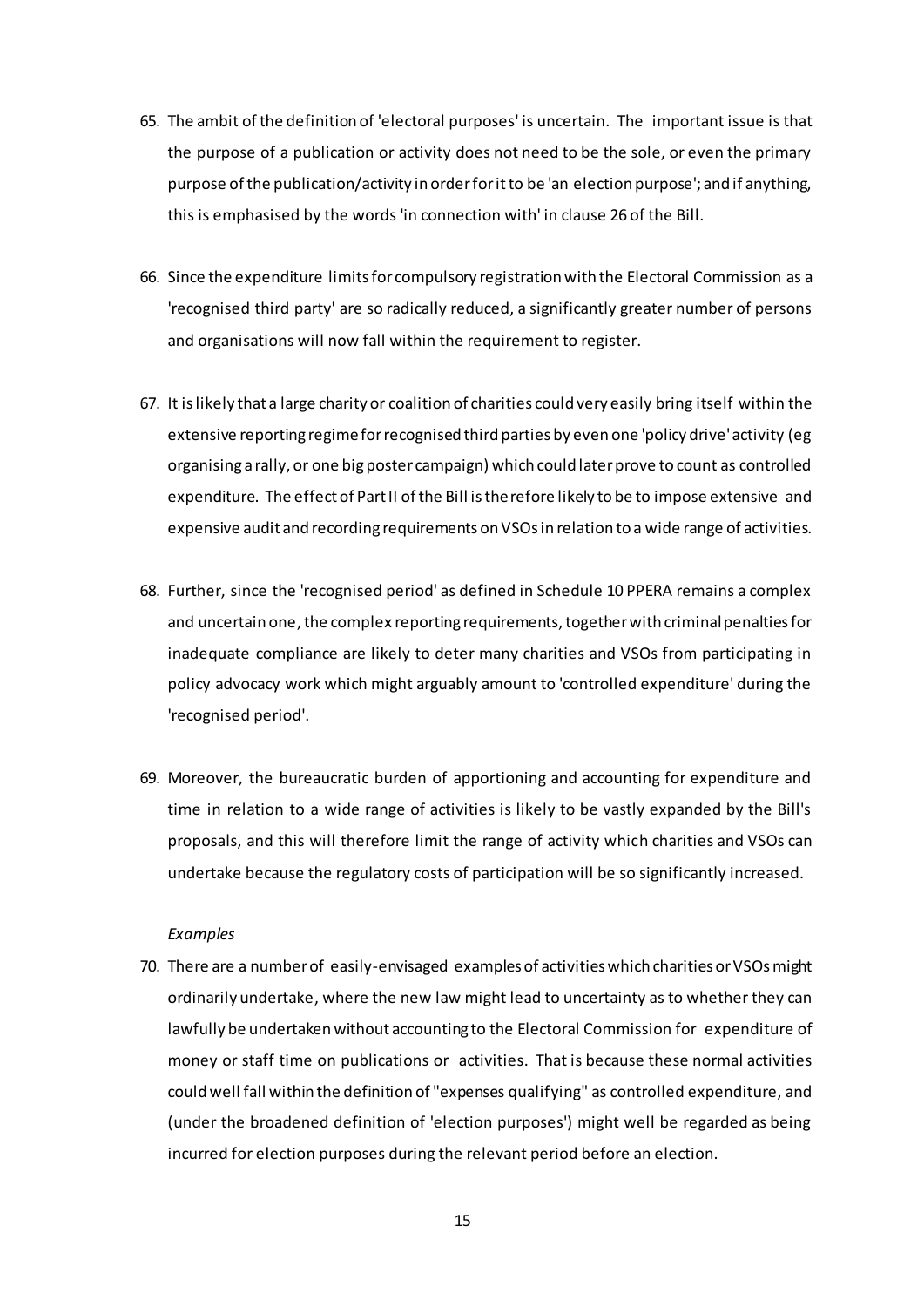*Example 1: fundraising or advice material echoing the policy suggestions of a health charity.*

- 71. For example, a health charity might publish fundraising or advice leaflet which echoes policy suggestions on the dangers of smoking. If smoking legislation became a party political issue in an election campaign, then (depending on its wording) the material could amount to 'advertising' or 'unsolicited material addressed to electors' within proposed paras 1(1) or 1(3) of Schedule 8A PPERA.
- 72. The publication of fundraising/advice material on its own would probably not fall within the definition of advertising. But it might be regarded as advertising if the leaflet in fact calls for or states that the charity calls for stricter smoking legislation.
- 73. In most circumstances, it is hard to see how a leaflet of this kind could be treated as being produced 'in connection with election purposes'. However, the landscape might change if (for example) the charity knew that restrictions on tobacco packaging might be a contested election issue, or made statements in the fundraising/advice material advocating such restrictions. Material advocating a change in the law to require cigarettes to be sold in plain packaging clearly could be regarded as advertising, and could be a matter "in connection with" promoting support for candidates or parties who shared that policy goal.
- 74. The issue would be the overlap between 'election purposes' and other purposes. Whilst production of fundraising/health advice leaflets in themselves would probably not amount to qualifying expenses, they might fall within the list of relevant matters if they were enclosed with the advocacy material (potentially amounting to "advertising of any nature", within Schedule 8A para 1(1)). Or, if copies were delivered to households within a year of an election - perhaps as inserts in a health or local magazine - and included reference to the desirability of plain packaging, they might be treated as 'unsolicited material addressed to electors' - the leaflet might fall within Schedule 8A para 1(2) as 'unsolicited material addressed to electors ... intended for delivery to households ...'.
- 75. It would not be clear whether expenditure of time or money on such leaflets would qualify as 'controlled expenditure', and the charity would not be sure when the 'relevant period' for accounting for controlled expenditure might potentially start, since it could not be sure when the election would be called.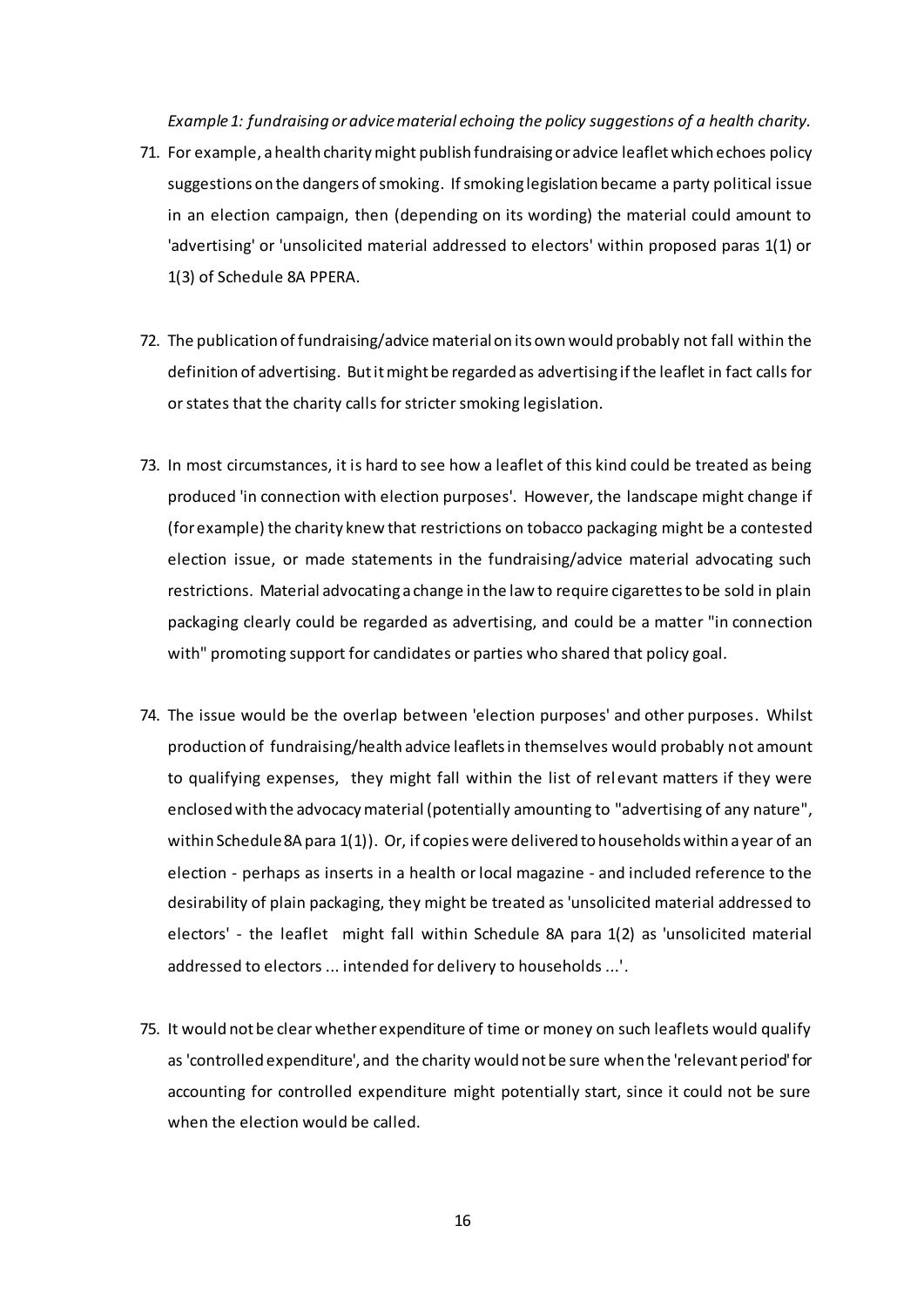- 76. In such circumstances, the charity might be uncertain as to whether the leaflet costs would fall within the definition of 'controlled expenses'. The combined cost of leaflets and campaign material, including costs in connection with preparing, producing and designing them, could very quickly approach the £5,000 limit - especially in combination with other activities which the charity might legitimately undertake, for example in relation to canvassing people on their views on plain packaging for cigarettes (Schedule 8A para 1(4)).
- 77. The charity might therefore be deterred from making its views on packaging known, for fear of triggering an obligation to register as a recognised third party with the Electoral Commission, with the consequent complex and bureaucratic requirements for apportioning and accounting for the costs (eg of staff time) in preparing the leaflets, and for fear of criminal sanctions if it made a mistake in connection with these requirements.
- 78. The consequence could be to stifle comment on a matter of legitimate public concern, for an extended period of time.

### *Example 2: Publication of a charity's 'manifesto for the next government' on its website*

- 79. Expenditure on production and publication of such a manifesto could be regarded as advertising with paragraph 1(1) of schedule 8A. . However, unless the charity's manifesto explicitly compared its views with those of parties or candidates, it would not be a manifesto setting out the policies of parties or candidates or the third party's views on them, and so would not fall within paragraph 1(3). Since this would be a national document it would not fall within the exception in paragraph 2(1)(a) of Schedule 8A.
- 80. If this document did fall within para 1(3) of Schedule 8A, it could in my view be regarded as being 'in connection with election purposes', since the aim of such a document (particularly if called 'a manifesto') would be to encourage electors to compare the charity's views with those of parties and candidates and vote for those whose views were most closely aligned with that of the charity. However, there is also an argument that the charity is simply setting out the policies that it would advocate for *any* future government, which would be a legitimate part of its campaign/policy work.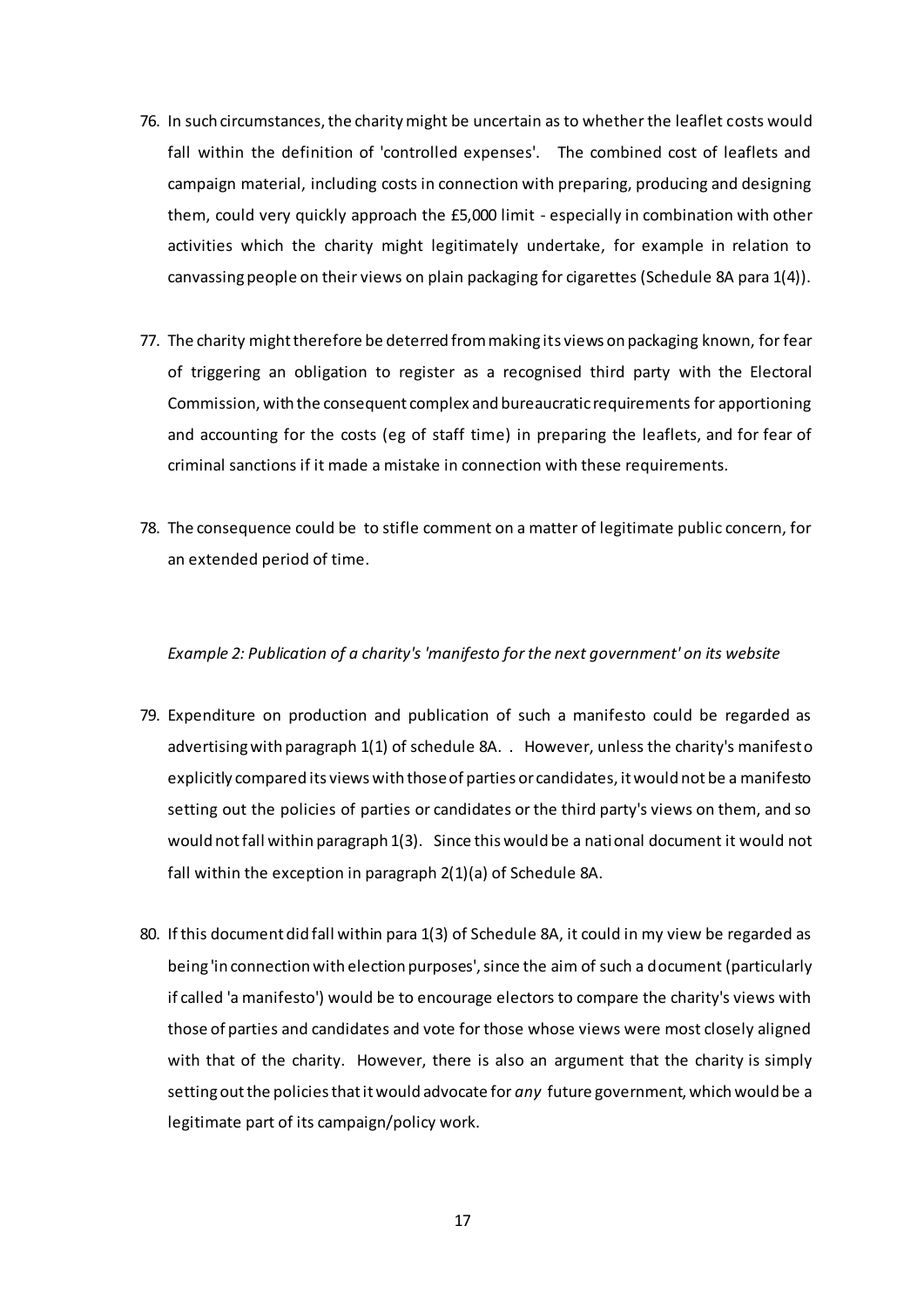81. This is another finely balanced example, where it is possible to see that uncertainty as to whether expenses incurred would fall within PPERA as amended by Part II of the Bill might have a chilling effect on the charity's campaigning activity.

*Example 3: Publicly acknowledging on a charity's website when a political party has adopted a policy and urging others to follow suit.*

82. This could be regarded as advertising with para 1(1) Schedule 8A. This is another area where it is unclear whether this would be regarded as being 'in connection with election purposes'. It could be argued that it is actually to influence the policies of parties/candidates ("all come within our camp") rather than promoting the prospects of those already inside it. But this is another area where the law would be unclear.

*Example 4: Organising a public meeting or demonstration in support of a policy which one or more parties has adopted*

- 83. Rallies and events of this kind would not fall within PPERA as it stands, as a meeting cannot be regarded as 'material'. However, if the law were amended by Part II PPERA, then expenditure of time or money on such an event would be capable of falling within paragraph 1(7) of Schedule 8A PPERA. It would depend upon whether it fell within the 'relevant period' (which cannot be anticipated in advance since the organiser could not be sure whether a general election would be held within a year). It would also depend upon whether the event was organised for purposes connected with an election campaign (to be defined in new s85(2A) as "a campaign conducted by the third party for election purposes").
- 84. There would therefore be a difficult issue as to whether the meeting or demonstration was held in support of the policy generally, or in support of the party which had adopted the policy in question. However, it would not matter if the event was not expressly described as supporting the policy of a particular party, or the particular party, since clause 85(4) as amended will provide that

"a course of conduct may constitute to doing of one of the [things specified in s85(3) - ie promoting/procuring success for, or enhancing standing of, a party or candidate] even though it does not involve any express mention being made of the name of any party or candidate".

Nor would it matter if the meeting or demonstration was held at a time when it was anticipated that it would be a considerable time before an election was actually held if (as it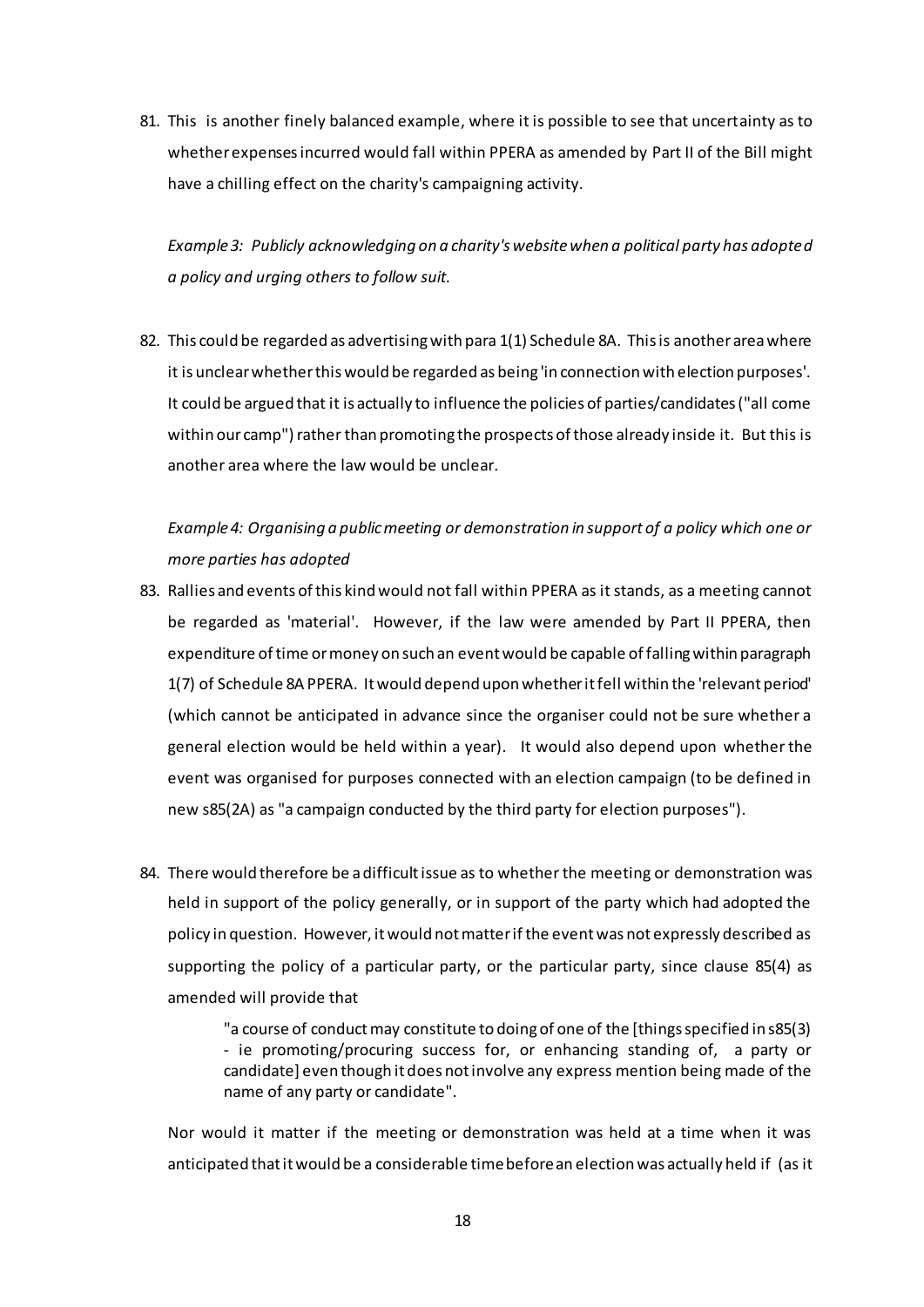turned out) an election was held within a year of the meeting, since s85(3) applies whether or not an election is imminent. It might turn out, for example, that a big charity could spend a sum which could use up all its 'controlled expenditure' on an event or events of this kind, because it did not anticipate that an election was imminent, but then it was called, and expenditure on the event would be treated as qualifying for 'controlled expenditure'. The reporting requirements to the Electoral Commission would mean that the costs of any such activity would be significantly increased by the need to audit and account for all expenditure, in cash, kind and donation (including of time), in case an election was called it subsequently proved to be part of a 'relevant period' for the purposes of controlled expenditure.

85. In short, in many cases, it is not possible to say without reviewing the context and content of materials whether expenditure on them could be 'qualifying expenses' as defined in Schedule 8A of PPERA. It would depend how broadly "electoral purposes" was interpreted in practice, the precise wording of particular documents and a precise chronology of events.

### *Article 10 and freedom of expression*

- 86. I have been asked to consider whether PPERA as amended by Part II of the Bill could be considered to violate the right to freedom of expression under Article 10 ECHR. In my view, there is a strong argument that it could.
- 87. The Convention has particular resonance in the context of interpreting legislation designed to ensure the integrity of the democratic electoral system, because the governments signing the ECHR did so in the wake of the assaults on democracy which preceded the Second World War. The governments signatory acceded to the Convention

"... Reaffirming their profound belief in those fundamental freedoms which are the foundation of justice and peace in the world and are best maintained on the one hand by an effective political democracy and on the other by a common understanding and observance of the human rights upon which they depend ..." (Preamble to the ECHR).

88. Rights under Article 3 Protocol 1, to 'free elections ... under conditions which will ensure the free expression of the people in the choice of the legislature' are therefore foundational, and ascribed a particular importance: those rights are seen as guarantees of respect for pluralism of opinion in a democratic society: *Zdanoka v Latvia* (2007) 45 EHRR 17 (Grand Chamber) at [115].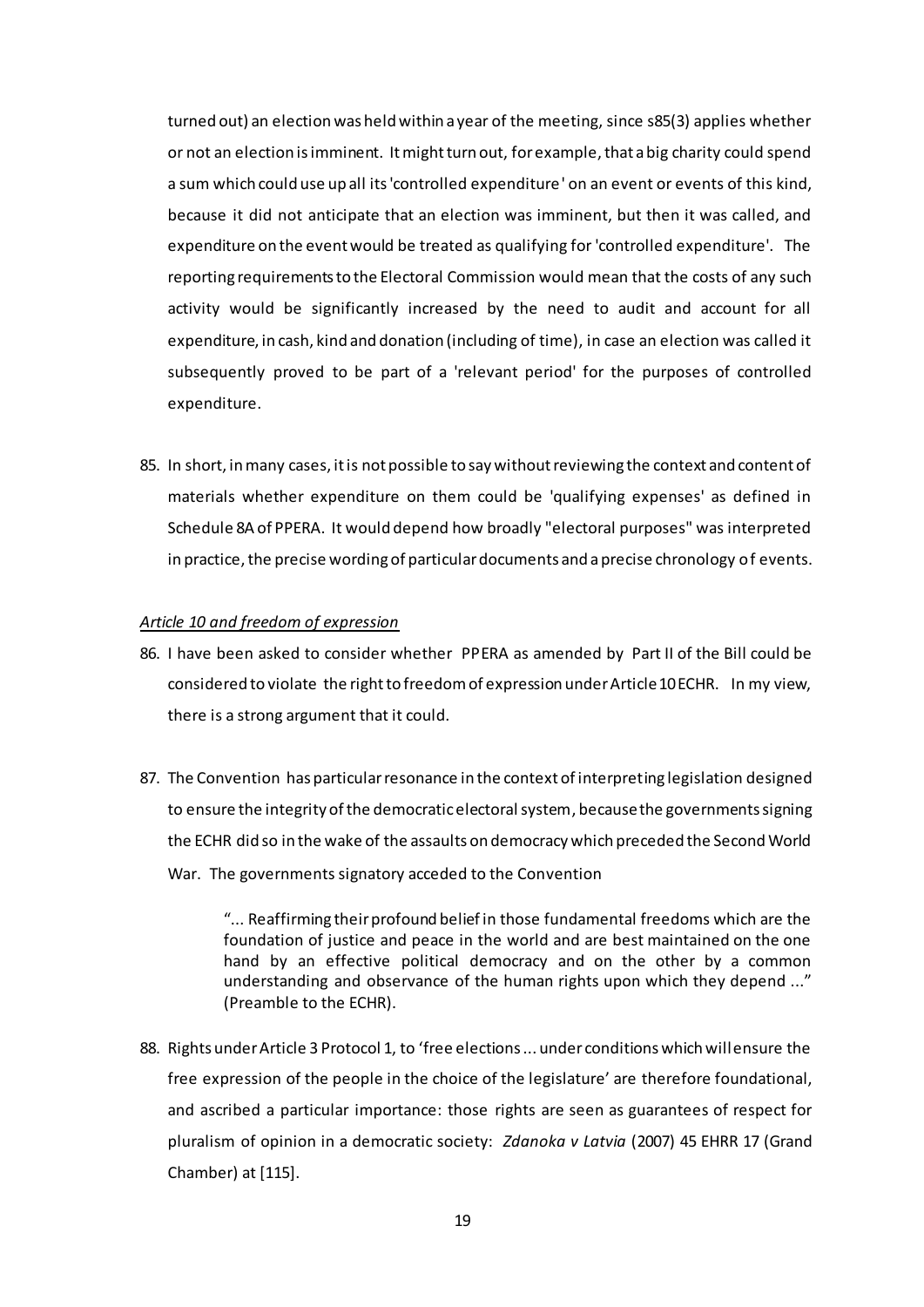89. The rights protected under Article 10 (to '... receive and impart information and ideas') have a similar foundational quality. Article 10(1) provides that:

> "Everyone has the right to freedom of expression. This *right shall include freedom to hold opinions and to receive and impart information and ideas without interference by public authority* and regardless of frontiers ..." (emphasis added).

90. However, Article 10is qualified. Article 10(2) expressly states that the exercise of Article 10 rights

'carries with it duties and responsibilities' and

'may be subject to such ... restrictions or penalties as are prescribed by law and are necessary in a democratic society ... for the protection of the reputation or rights of others ...'.

- 91. Political expression is particularly closely protected by the ECtHR, and particularly in the context of elections. For example, in *Bowman v UK* (1998) 26 EHRR 1, an anti-abortion activist wanted to inform electors of the opinions of individual candidates standing for election with regard to abortion (since this was an issue on which the parties allowed a free vote, and this enabled voters to influence the law on abortion by their choice of candidate). Ms Bowman arranged to have leaflets printed and distributed throughout the UK in the runup to the 1992 general election. She was then tried under section 75 Representation of the People Act 1983 (as it then stood), for spending more than £5 in the run-up to the election conveying information to electors with a view to promoting or procuring the election of the candidate. The European Court of Human Rights (ECtHR) held that Ms Bowman's rights under Articl3 10 had been disproportionately restricted. Although the limitation did not directly restrain freedom of expression, but only limited the amount of money which unauthorised persons could spend on publications and communication during the short election period, and although it served a legitimate aim of securing equality between candidates, this amounted to a disproportionate infringement of her right to freedom of expression under Article10 in the light of the right to free elections. The ECtHR concluded that Ms Bowman had no other means open to her to serve her purpose of informing the public upon the candidates' attitudes to abortion other than publishing and restricting leaflets.
- 92. It should be noted that in *R (Animal Defenders International) v Secretary of State for Culture, Media and Sport* [2008] 1 AC 1312 [**A38**], the House of Lords determined that the blanket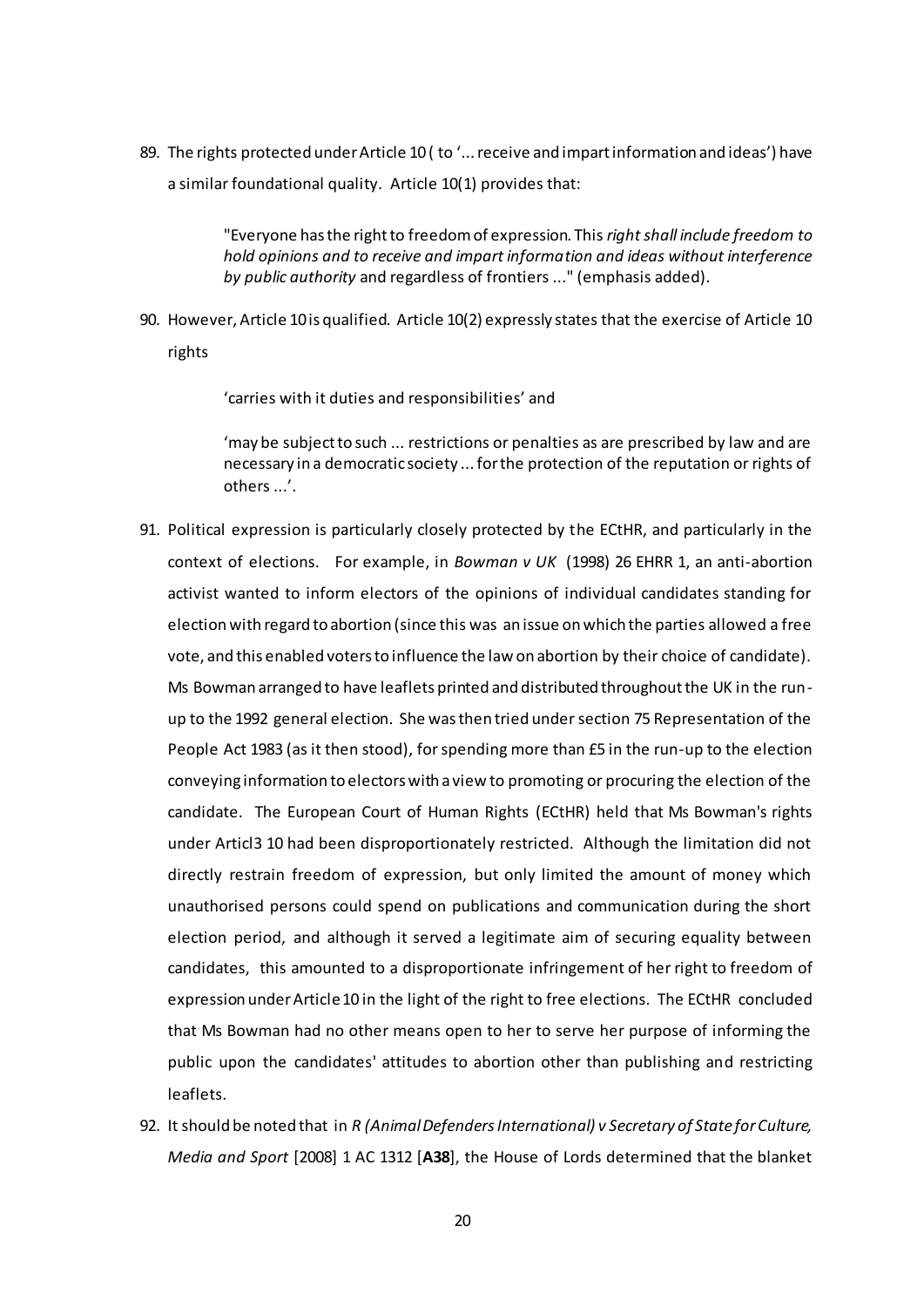ban on political advertising on television and radio under the Communications Act 2003, s.321(2), did not contravene Article 10 ECHR, and that the majority of the Grand Chamber of the ECtHR agreed (notwithstanding a later ruling to the effect that an absolute prohibition on political advertising is a contravention of Article 10).<sup>4</sup>

- 93. Part of the rationale for the *Animal Defenders* decision was the extent of Parliamentary scrutiny of the need for the blanket ban. At para.33 of *Animal Defenders*, Lord Bingham observed that "*it is reasonable to expect that our democratically-elected politicians will be peculiarly sensitive to the measures necessary to safeguard the integrity of our democracy. It cannot be supposed that others, including judges, will be more so*". The European Court of Human Rights agreed, not least because Parliament had decided that more nuanced tests of what would amount to 'political advertising' would be too difficult to apply with sufficient certainty.
- 94. The limits on expenditure have, of course, now been increased in PPERA (and it is likely that the exceptions in Part 2 of proposed Schedule 8A are intended to meet the *Bowman*  situation). However, the range and lack of clarity in relation to the activities in relation to which expenses may 'qualify' for control; the lack of clarity in relation to the 'relevant period' over which expenditure must be accounted; and the substantial increase in the range of bodies required to register as recognised third parties (by reduction of registration limits) and increase in reporting requirements on such bodies impose onerous restrictions on freedom of expression. That is particularly so when breach of these requirements is subject to criminal penalty and/or forfeiture of assets.
- 95. There are two reasons, therefore, why in my view PPERA as amended by Part II of the Bill may fall foul of Article 10 ECHR.
- 96. The first is that the restriction on freedom of expression must be 'prescribed by law', but for the reasons I have set out above - I consider the proposed framework lacks sufficient clarity to give it the 'quality of law'. For Convention purposes 'law' must have the necessary qualities of accessibility and foreseeability to enable those affected to regulate their conduct by reference to it (see eg *Sunday Times v UK* (1979) 2 EHRR 245 at [49]:

"Firstly, the law must be adequately accessible: the citizens must be able to have an indication that is adequate in the circumstances of the legal rules applicable to a

 $\overline{a}$ 

<sup>4</sup> [TV Vest As & Rogaland Pensjonistparti v. Norway \(](http://www.bailii.org/cgi-bin/markup.cgi?doc=/eu/cases/ECHR/2008/1687.html&query=animal+and+defenders&method=boolean)2009) 48 EHRR 51.